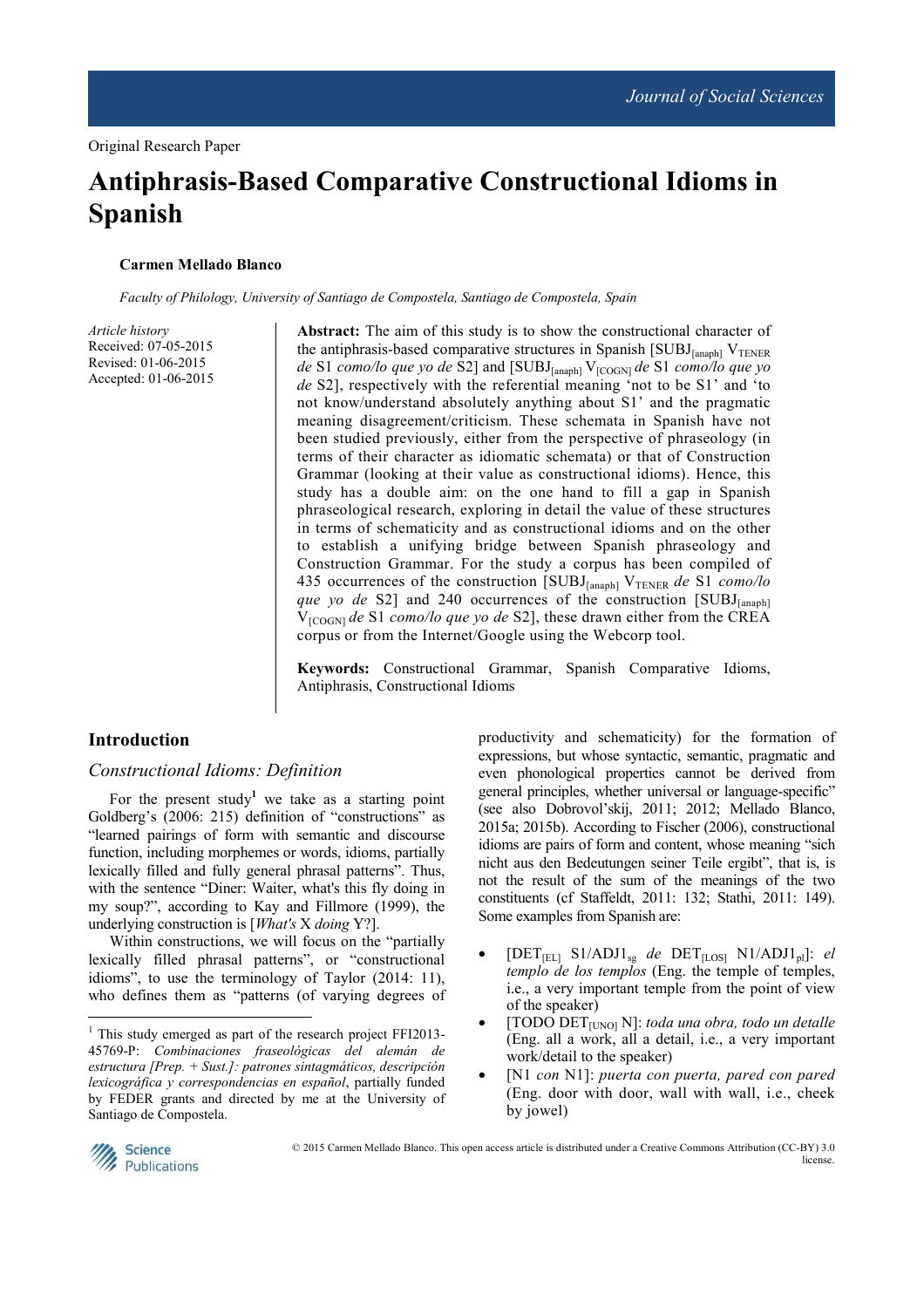- [no SER de V<sub>[INF]</sub>/N]: *No soy de comer mucho* (Eng. I'm not of eating much, i.e., I'm not one for eating much)
- [*Y venga a* V[INF]]: *Y venga a comer/hablar/…* (Eng. And come to eat/speak/..., i.e., he/she eats/speaks/… again and again)
- [*ir de* ADJ[POSITIV]]: *ir de guaperas/pijo/…* (Eng. to go around beautiful/brattish/…, i.e., to boast to be very beautiful/brattish/…)

The term "constructional idiom" (Taylor, 2014) is to a greater or lesser degree the same phenomenon as the German terms "modellierte Bildungen" (Černyševa, 1975), "phraseologisierte syntaktische Muster" (Eckert, 1979), "Phraseoschablonen" (Fleischer, 1997: 130-134, Donalies, 2009), "typische grammatisch-stilistische Konstruktionen", "idiomatische Konstruktionsmuster" (Finkbeiner, 2008: 218), "Modellbildungen" (Burger, 2010: 45), "syntaktische Prägungen" (Feilke, 1994), "semantisch-strukturelle Modelle" (Dobrovolʹskij, 1988; Hundt, 2005), "syntaktische Ausdrucksmodelle mit primär pragmatischer Prägung: Topik-Muster" (Feilke, 1996: 242) and the English terms "lexically open idioms" (Fillmore *et al*., 1988) and "linguistic schemata" (Van Lancker Sidtis *et al*., 2012).

What seems interesting to us is the focus on these structures from German phraseology (cf Häusermann, 1977; Fleischer, 1997; Burger, 2010) in terms of Construction Grammar because, in contrast to Spanish phraseology, the German school has emphasised the link that exists between the syntactic structure and the global meaning of the structure (cf Steyer, 2013). Such an approach is in keeping with the general principles of Construction Grammar (cf Goldberg, 1995), according to which constructions are "learned pairings of form with semantic and discourse function" (Goldberg, 2006: 215). Thus, Häusermann (1977: 30), following the Russian Germanist Černyševa (1975: 64-69), considers the "Modellbildungen" (for us constructional idioms) to be fixed syntactic schemata within determined lexical frames. These schemata are endowed with a "pre-established semantic nuance" and with some auto semantic components which are more or less lexically free. In the words of Burger (2010), the "Modellbildungen" "sind nach einem Strukturschema gebildet, dem eine konstante semantische Interpretation zugeordnet ist und dessen autosemantische Komponenten lexikalisch (mehr oder weniger) frei besetztbar sind"<sup>2</sup>. This definition coincides broadly with Dobrovol'skij's (2011: 114) definition of the "Phrasem-Konstruktionen".

"Phrasem-Konstruktionen" (constructional idioms) have a lexical meaning when together and some elements of the syntactic structure are lexically fixed, while other elements are free slots, "die gefüllt werden müssen, indem ihre Besetzung lexikalisch frei ist und nur bestimmten semantischen Restriktionen unterliegt"<sup>3</sup>. In accordance with Deppermann's  $(2006)$ : 48) classification of these constructions according to the degree of structural schematicity and lexical specificity of the slots, constructional idioms would be type 2, that is, "lexikalisch teilspezifierte Konstruktionen" ("partially lexically filled phrasal patterns" in the terminology of Goldberg, 2006: 215).

Considering the above definitions, in the present study we conceive of constructional idioms as:

(1) Pre-established syntactic schemata endowed with a unitary meaning, this being more or less abstract depending on the construction.

(2) Some of the constituents of the constructions are fixed autosemantic or semisemantic lexemes and others are not lexically specified (free slots).

(3) The free slots renew themselves in the discourse through lexemes that correspond to a predetermined semantic profile, that is, they are in general not totally free. The degree of semantic restriction to which the free slots are submitted is variable according to each construction.

(4) They are endowed with a specific pragmatic  $meaning<sup>4</sup>$ .

In relation to point (3), we should add that it is probable that some of the slots which start as free become fossilised and lexicalised, through which constructional idioms would become close to idioms. On the scale from the lexical pole, represented by idioms, to the grammatical pole, represented by free syntactic structures, constructional idioms would be located at an intermediate level, with the possibility of rising as far as the extreme of the lexical pole, adopting thus the form of idioms. Such would be the case with the Spanish idiom *trabajar codo con codo* (to work elbow to elbow) with the idiomatic meaning 'to work closely together; to work side by side', developed from the constructional idiom [V N1 *con* N1]. Other examples are: *vivir puerta con puerta/pared con pared/casa con casa* (to live door by door/wall by

<sup>&</sup>lt;sup>2</sup> "[They] are formed in keeping with a structural schema to which a constant semantic interpretation corresponds and whose autosemantic components present a variable degree of lexical fixedness" (our translation).

<sup>&</sup>lt;sup>3</sup> [W]hich should be filled, their saturation being lexically free and only subject to certain semantic restrictions (our translation).

<sup>&</sup>lt;sup>4</sup> Following Van Lancker et al. (2012: 91), "Schemata have the advantage of communicating special nuances and connotation".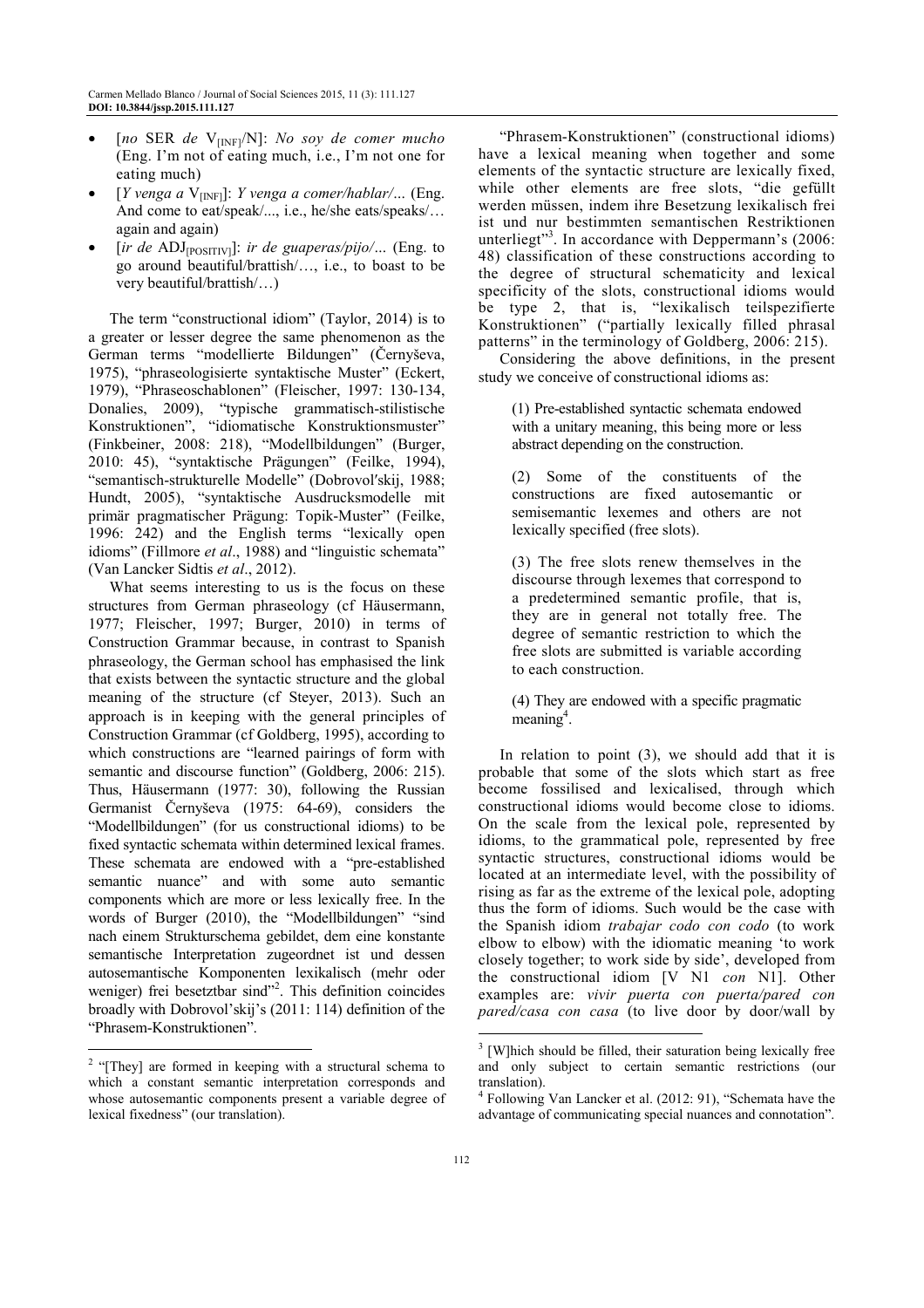wall/house by house: 'to live right next to'). Here the saturation of the slot V has been produced through the fixed lexeme *trabajar* (to work) and the saturation of slot N1 through the lexeme  $\text{code}$  (elbow)<sup>5</sup>.

Finally, it is interesting to note, in keeping with point (3), that constructional idioms should not be confused with the lexical variants of an idiom. For example Spanish *no importar a alguien un bledo/un pimiento/una mierda/un cojón/una mandanga* (it does not bother someone a bit/a pepper/a shit/a testicle/a waste of time), in which the nouns *bledo, pimiento, mierda, cojón, mandanga* form part of a numerically limited list and also do not give the idiom any particularised lexical meaning. All variants here mean the same thing: 'no importar a alguien absolutamente nada' (to be of absolutely no importance to anyone). On the contrary, in constructional idioms the slots are not numerically limited, cannot be inventoried (see Mura, 2014: 280) and their lexical renewal in discourse brings with it the fixing of the general meaning of the construction. Thus, in the constructional idiom [ADJ1<sub>[Sing]</sub> *entre los* ADJ1<sub>[Plural]</sub>], the concrete meaning of the utterance varies depending on ADJ1: *guapo entre los guapos* ('muy guapo') (goodlooking among the good-looking ones, i.e., very handsome), *listo entre los listos* ('muy listo') (clever among the clever ones, i.e., very clever).

In terms of Spanish phraseology, idiomatic schemata have been studied more from a morphological and syntactic perspective than a semantic and pragmatic one<sup>6</sup>. In Spanish, these structures have been given the names "esquemas fraseológicos" ("phraseological schemata") (Zuluaga, 1980: 159-160; 110-113), "esquemas sintácticos" ("syntactic schemata") (García-Page Sánchez, 2007: 124ff, 2008a), or "locuciones de casillas vacías"<sup>7</sup> (Montoro del Arco, 2008) for whom the "casillas vacías" (*slots*) are discoursively saturated by

 $\overline{a}$ 

elements of a "categoría gramatical plena" (full grammatical category) (Montoro del Arco, 2008: 137). Montoro makes the following categorisation of "locuciones con casillas vacías" ("idioms with free slots"):

- Nominal idioms with free slots: [S] *al canto*; *el/un* [S] *de marras*
- Adjectival idioms with free slots: [Adj] *como* PRON *solo*
- Pronominal idioms with free slots: *algún* [S] *que otro*
- Sentence idioms with free slots: ¡*Qué* [S] *ni qué carajo/narices*!
- Comparaciones fraseológicas (comparative idioms): *vender* [S<sub>PL</sub>] *como churros, caer* [S<sub>PL</sub>] *como moscas*<sup>8</sup>

# **The Comparative Constructional Idioms [SUBJ[anaph] VTENER** *de* **S1** *como/lo que yo de* **S2] and [SUBJ[anaph] V[COGN]** *de* **S1** *como/lo que yo de* **S2]**

### *Corpus*

During the process of writing our dictionary *Idiomatik Deutsch-Spanisch* (Schemann *et al*., 2013), which contains more than 35,000 multi-word lexical units, we found some comparative idioms in German that had as an equivalent in Spanish not a comparative idiom but a constructional idiom. These were the idioms *von etw. so viel verstehen wie der Hahn vom Eierlegen*  and *von etw. so viel verstehen wie die Kuh vom Sonntag*<sup>9</sup> (not to know the first thing about sth.), which in Spanish correspond to the comparative constructional idiom [SUBJ[anaph] V[COGN] *de* S1 *como/lo que yo de* S2].

This was the point of departure for the compilation of a corpus of real examples of comparative constructional idioms [SUBJ<sub>[anaph]</sub> V<sub>[COGN]</sub> *de* S1 *como/lo que yo de* S2] and [SUBJ<sub>[anaph]</sub>  $V_{\text{TENER}}$  *de* S1 *como/lo que yo de* S2]. Given that these constructions were eminently colloquial and very much part of the oral language, in both the CREA and Mark Davies corpora very few occurrences were found (11 in CREA, 1 in Mark Davies). For this reason it was necessary for us to use the Internet/Google through Webcorp<sup>10</sup> in searching for examples of use in

<sup>&</sup>lt;sup>5</sup> In general, above all in cases of proverbs, the contrary case is more typical: that the structure of a proverb becomes productive and generates a constructional idiom with free slots. It occurred thus in Spanish with the proverb *Dime con quién andas y te diré quién eres* (Tell me who you are going about with, and I'll tell you who you are), converted to the constructional idiom [*Dime*RELATIVE CLAUSE*y te diré quién eres*], with the global meaning 'through the quality or activity of a person denoted in the relative clause it is possible to define the person'.

<sup>&</sup>lt;sup>6</sup> A pragmatic approach can be seen in recent studies, but only in relation to echoing constructions, into Spanish (e.g. the construction of REJECTION [*qué* X *ni qué narices* (That X not (even) what the hell  $\rightarrow$  Not a chance!)] in Olza Moreno, 2011), and Spanish and Italian under the term "esquemas sintácticos fraseológicos pragmáticos" ("pragmatic-phraseological syntactic schemata", see Zamora Muñoz, 2003, 2014) or "esquemas fraseológicos" ("phraseological schemata", see Mura, 2012, 2014; Mura/Ruiz Gurillo, 2010). For the lack of interest for the Construction Grammar in the Romance languages, see De Knop/Mollica (2013: 9-10).

<sup>7</sup> Montoro del Arco (2008: 137) takes the term "locuciones de casillas vacías" from Zuluaga (1980: 108-109).

<sup>8</sup> In Montoro del Arco's classification, comparative idioms are included as part of the "locuciones de casillas vacías": the slots in the discourse are the *comparanda*. Thus, in a sentence such as *Los soldados caían como moscas* (The soldiers fell like flies), the subject *los soldados* (the soldiers), which is the *comparandum*, has by necessity to be in the plural because in this way it elicits the grammatical number of the *comparatum*.

<sup>9</sup> The constructional character of these German idioms is explored in Mellado Blanco (2015b). Antecedents of this study can be found in Mellado Blanco (2012).

<sup>&</sup>lt;sup>10</sup> The practice of using the Internet/Google as a large corpus when searching for terms that reflect "conceptual orality" (a concept introduced by Koch/Österreicher, 1985) is common not only in phraseology and the study of proverbs (cf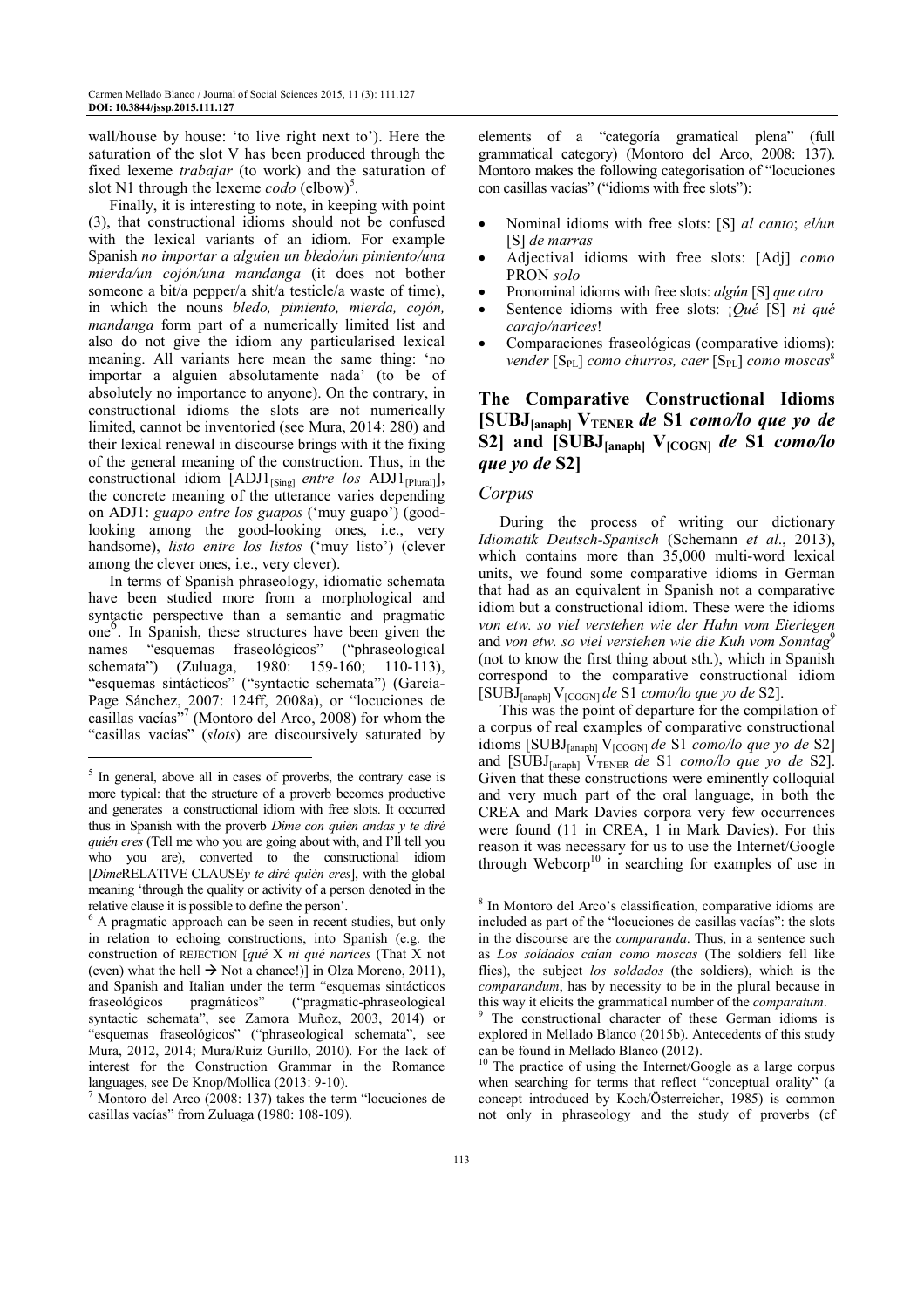forums, chatrooms and online news media. For the constructional idiom [SUBJ<sub>[anaph]</sub> V<sub>TENER</sub> de S1 *como/lo que yo* de S2] 435 occurrences were thus collected and for [SUBJ[anaph] V[COGN] *de* S1 *como/lo que yo de* S2] a total of  $240<sup>11</sup>$ . Our objective was not to be exhaustive with respect to the composition of the corpus, but rather to collect enough examples to make feasible a study of the semantics and pragmatics of these constructional idioms.

## *Antiphrasis-Based Comparative Constructional Idioms: A Type of Comparative Constructional Idioms*

As explained in Mellado Blanco (2012), we believe that comparative idioms (for example *más viejo que Matusalén, dormir como un lirón* (*older than Methuselah*, *to sleep like a dormouse*) underlie comparative constructional idioms<sup>12</sup> [*más/menos/tan* X[Adj] *que/como*  $Z$ <sup>13</sup> and  $[X_{\text{[Verb]}}$ *más/menos/tanto que/como*  $Z$ ], both being endowed with a pragmatic meaning of intensification (cf González Rey, 2000, Penadés Martínez, 2010). In comparative constructional idioms, the free slots are the *tertium comparationis* (adjective  $X_{[Adj]}$  or verb  $X_{[Verb]}$ ) and the *comparatum* is the slot Z. The fixed elements on which the construction pivots are adverbs (*más, menos, tan, tanto*) and the comparative nexus *como* and *que*.

The antiphrasis-based comparative constructional idioms are a structural type of comparative constructional idioms and hence share with these the following characteristics:

(1) Comparative constructional idioms and comparative idioms present an overall intensifying meaning, a feature which differentiates them from non-

-

 $12$  We can find an antecedent of this idea in Hundt (2005: 128), who talks about comparative idioms as "strukturellsemantische Modelle", that is, semantic-structural models that are reproduced by the speaker as syntactic schemata.

idiomatic comparative phrases, in which a real comparison is made between two entities of the extralinguistic reality (thus, in the sentence *El libro de Juan es más gordo que el de Pedro* (Juan's book is thicker than Pedro's) a real comparison is made between *el libro de Juan* (Juan's book) and *el libro de Pedro* (Pedro's book). By contrast, comparative idioms do not give information on the comparison between objects, but instead serve basically as a means of intensifying a quality (see García-Page Sánchez, 2008a: 318; Albelda Marco, 2007)<sup>14</sup>, expressing thus the maximum degree of the quality of a subject. In antiphrasis-based comparative constructional idioms something similar happens: These also serve to reinforce the denotative meaning, in this case the absence of a quality and not to establish a real comparison.

(2) Unlike the comparatum of non idiomatic comparative phrases, the *comparatum* of comparative idioms lacks referencial meaning and only alludes to a quality represented by the *comparatum* in the maximum degree<sup>15</sup>. In the words of García-Page Sánchez (2008a: 323), "los representantes típicos están disponibles previamente en el código como simples piezas léxicas y sólo entran en acción cuando se requiere intensificar en grado sumo la característica a la que están culturamente asociados"<sup>16</sup>. This also occurs in antiphrasis-based comparative constructional idioms, the *comparatum* of which lacks real referential value, unlike analogous comparative structures<sup>17</sup>, in which a comparison with real

<sup>16</sup> "[T]ypical representatives are previously available in the code as simple lexical parts and only come into action when an especially high intensification of the characteristic with which they are culturally associated is required" (our translation).

<sup>17</sup> In the sentence *La mesa tiene de larga lo que la estantería de alta* (The table has in length what the shelves have in height  $\rightarrow$ The table is as long as the shelves are high), with a structure similar to that of the construction [SUBJ<sub>[anaph]</sub> V<sub>TENER</sub> de S1 *como/lo que yo* de S2], a comparison is made between the qualities of two objects, which makes possible the reversibility of the terms of comparison: *La estantería tiene de alta lo que la mesa de larga* (The shelves are as high as the table is long). By contrast, in the constructional idiom such reversibility is not possible: *La* 

Kleinberger, 2006; Konecny, 2010; Torrent, 2013), but more generally in the fields of linguistics which deal with oral language (cf Hummel, 2012 on discourse markers).

<sup>&</sup>lt;sup>11</sup> The search for occurrences of the construction  $[SUBJ<sub>[anaph]</sub>$ VTENER *de* S1 *como/lo que yo* de S2] used the following sequences: (1) "como yo de", (2) "lo que yo de ", (3) "tiene de" / "como yo de". For the construction [SUBJ[anaph] V[COGN] *de* S1 *como/lo que yo de* S2], the search sequences were: (1) "como yo de", (2) "lo que yo de", (3) "sabe de" / "como yo de", (4) "entiende de" / "como yo de", (5) "sabe de" / "lo que yo de", (6)"entiende de" / "lo que yo de". As can be seen here, the analysis of the construction is limited to cases in which the subject is in the third person.

<sup>&</sup>lt;sup>13</sup> The comparative constructional idiom [*más/menos/tan*  $X_{[Adj]}$ *que/como* Z] can present, among others, the following substructures: [*más* X[Adj] *que* Z] (*más rojo que un tomate*) (redder than a tomato  $\rightarrow$  very red), [*más*  $X_{[Sust]}$  *que* Z] (*tener más años que Matusalén*) (to have more years than Methuselah → to be very old), [*tan* X[Adj] *como* Z] (*tan blanco como la nieve*) (as white as snow  $\rightarrow$  very white).

<sup>&</sup>lt;sup>14</sup> For Albelda Marco (2007: 47), adjectival comparative idioms are a proceedure of intensification of the utterance at the lexical level (2007: 58), by being multi-word expressions, the sytactic level, given that the comparative structure is itself intensifying (see Albelda Marco, 2007: 71), and the semantic level, in that similes and comparisons are a type of trope (Albelda Marco, 2007: 77).

This explains why in stereotyped comparisons inversions of the terms of the comparison are not possible, as in free comparisons: *El libro de Juan es más gordo que el de Pedro*  → *El libro de Pedro es menos gordo que el de Juan* (Juan's book is thicker than Pedro's  $\rightarrow$  Pedro's book is thicker than Juan's); *Juan es más lento que una tortuga* → *\*Una tortuga es más lenta que Juan* (Juan is slower than a tortoise  $\rightarrow$  \*A tortoise is slower than Juan). In this article we use the symbol  $\rightarrow$  to indicate both the literal meaning (to the left of the arrow) and the figurative meaning (to the right of the arrow).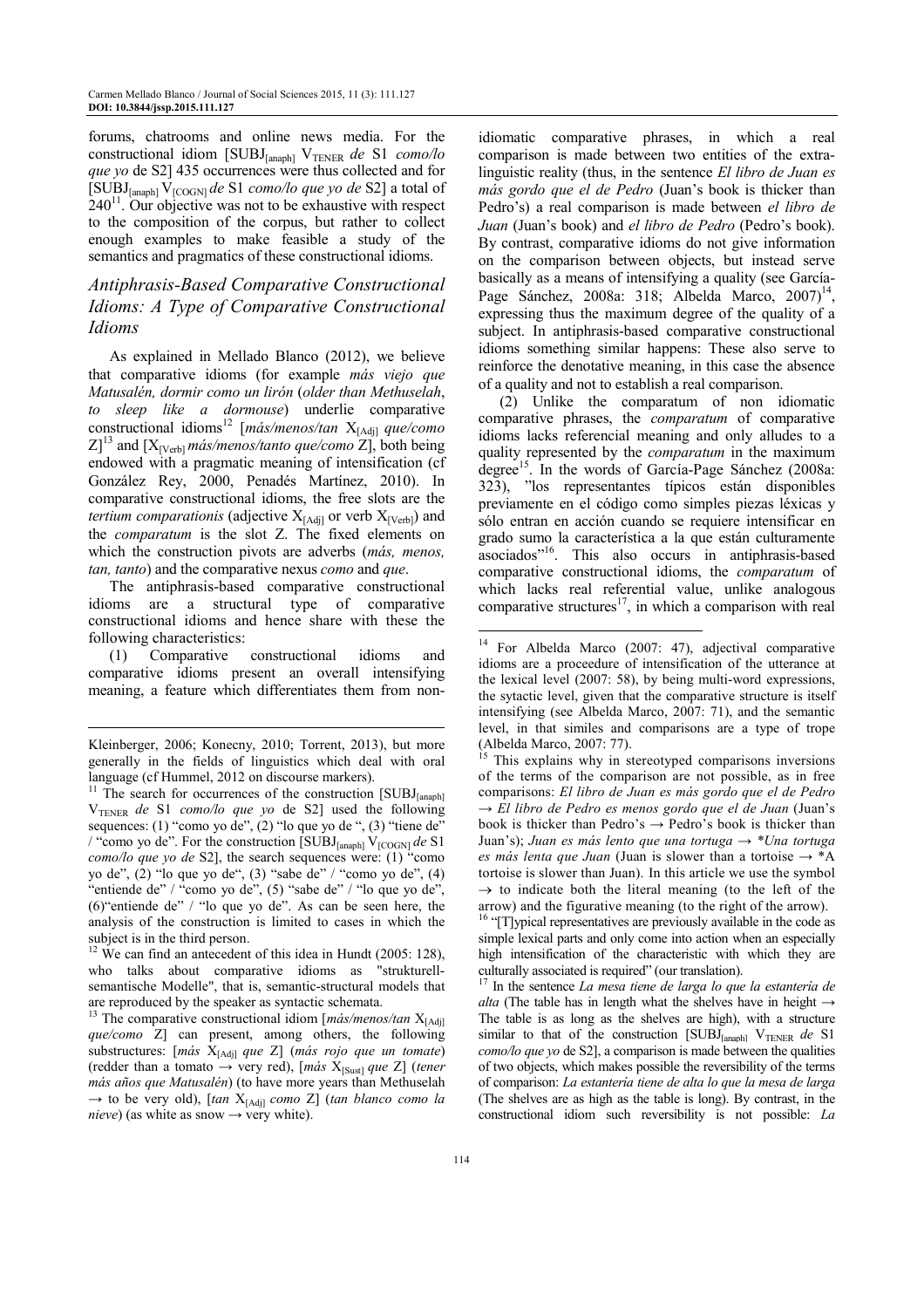entities in the exterior world is indeed made. In the case of the constructions here, the *comparatum*, based on a hyperbole, possess essentially an elevated pragmatic value, not a denotative one, with the job of intensifying the negation of the quality.

(3) The constructional character of comparative idioms is given by that very comparative structure, which itself carries the pragmatic feature of the intensification of the propositional content (*dictum*) <sup>18</sup>. The value of the construction and its schematic character make possible the interchange of the prototypes of a quality without this having any repercussions in the idiomatic meaning (*ser más feo que Picio/que Carracuca/que pegar a un padre (con un calcetín (sucio)*), etc.: (to be uglier than Picio/Carracuca/than to strike a father (with a (dirty) sock))  $\rightarrow$  to be very ugly)<sup>19</sup>. It can also happen that the same prototype (for example *Carracuca*) is used to intensify different qualities (*ser más feo/viejo/tonto que Carracuca*), in which case the *comparatum* undergoes a clear process of desemanticisation. This phenomenon can be observed in the lexemes *astronauta* (astronaut) and *cura* (priest) in the constructional idiom  $[SUBJ<sub>[anaph1]</sub>$ VTENER *de* S1 *como/lo que yo de* S2].

(4) The pragmatic meaning of intensification of the construction explains the creation of new prototypes<sup>20</sup>, in both comparative constructional idioms and antiphrasisbased comparative constructional idioms  $[SUBJ_{[anaph]}]$ V<sub>TENER</sub> de S1 *como/lo que yo de* S2] and [SUBJ<sub>[anaph]</sub> V[COGN] *de* S1 *como/lo que yo de* S2]. In all of these, the new prototypes can become lexicalised over time.

(5) Despite the degree of schematicity and lexical abstraction of constructional idioms (cf Van Lancker Sidtis *et al.*, 2012), it must be borne in mind that both the lexemes which fill the slot  $X_{[Adj]}$  and those which fill the slot Z are part of a list of elements predefined conceptually (in the case of slot  $X_{[Adil]}$ ) or lexically (in the case of slot Z). Thus, the concepts represented through  $X_{[Adi]}$  tend to express negative qualities or

-

human states, as happens with the majority of idioms (see Dobrovolʹskij, 1988: 39).

In the case of slot Z of the comparative idiom, the limitation and specificity of Z is not of a conceptual type, but rather a lexical one, in that in every language there exists a pre-existing list of lexemes which function as prototypes of a given quality. Thus, in order to intensify 'blancura' (whiteness) in Spanish use is made of the lexemes *nieve* (snow)*, cal* (lime)*, pared* (wall)*, armiño* (ermine), *mármol* (marble)*, papel* (paper). In order to intensify the quality 'rojo' (red), the prototypical lexemes are *tomate* (tomato)*, pimiento* (capsicum/pepper) and *cangrejo* (crayfish). In antiphrasis-based comparative constructional idioms, common features also exist in the lexemes that occupy slot S2 (*comparatum*).

Antiphrasis-based comparative constructional idioms show certain significant differences from comparative constructional idioms/comparative idioms. Among these are:

- From a lexical point of view, the fundamental difference with respect to comparative idioms is that a part of the *comparatum* of antiphrastic constructional idioms [SUBJ<sub>[anaph]</sub> V<sub>TENER</sub> de S1 *como/lo que <u>yo de*</u> S2] and  $[SUBJ_{[anaph]} V_{[COGN]}$  *de* S1 *como/lo que yo de* S2] is not represented by an external cultural stereotype and agreed on by the speakers of a linguistic community, but rather is a quality or characteristic of the particular speaker (I). This entails interesting consequences on the semantic-pragmatic level
- The subject of comparative idioms does not need to have an anaphoric value, unlike antiphrastic comparative constructional idioms, with an echoing value which replicates an utterance
- From a pragmatic point of view, antiphrastic comparative constructional idioms have an evidential epistemic value which comparative idioms lack

## *Antiphrasis and Comparative Constructional Idioms*

The semantically motivated relation between the *tertium comparationis* (TC) and the *comparatum* of comparative idioms can, from a synchronic perspective, be totally transparent (*blanco como la nieve*) (white as snow  $\rightarrow$  to be very white) or opaque, when the defining semantic features of the *comparatum* are not contained in the TC, for example between *sordo* (deaf) and *tapia* (garden wall) in the idiom *estar más sordo que una tapia* (to be deafer than a garden wall/to be as deaf as a post  $\rightarrow$  to be very deaf) (cf Mellado Blanco, 2009; 2012). In other cases, there is an antithetical relation between the TC and the *comparatum*, as in the comparative idiom *nadar como el plomo* (to swim like lead  $\rightarrow$  not to know how

*gente sabe de bolsa lo que yo de ingeniería aeroespacial*  <http://www.rankia.com/foros/bolsa/temas/1644915-carbures-

europe?page=2308> → \**Yo sé de ingeniería aeroespacial lo que la gente de bolsa* (People know as much about the Stock Exchange as I do about aerospace engineering  $\rightarrow$  \*I know about aerospace engineering as much as people know about the Stock Exchange)*.* <http://www.rankia.com/foros/bolsa/temas/1644915-carbureseurope?page=2308>.

 $18$  For this reason, what we have here is an indexal motivation, in that the very structure and the hyperbolic meaning of the image act as an index of the intensifying feature of its idiomatic meaning. For the term "indexal motivation"see Dobrovol'skij / Piirainen (2009) and Mellado Blanco (2013).

<sup>&</sup>lt;sup>19</sup> Schindler (1993: 101) calls this phenomenon "conglomerates of synonyms".

 $20$  For the creative modifications of comparative idioms, see Millán (2002), <http://jamillan.com/compara.htm>.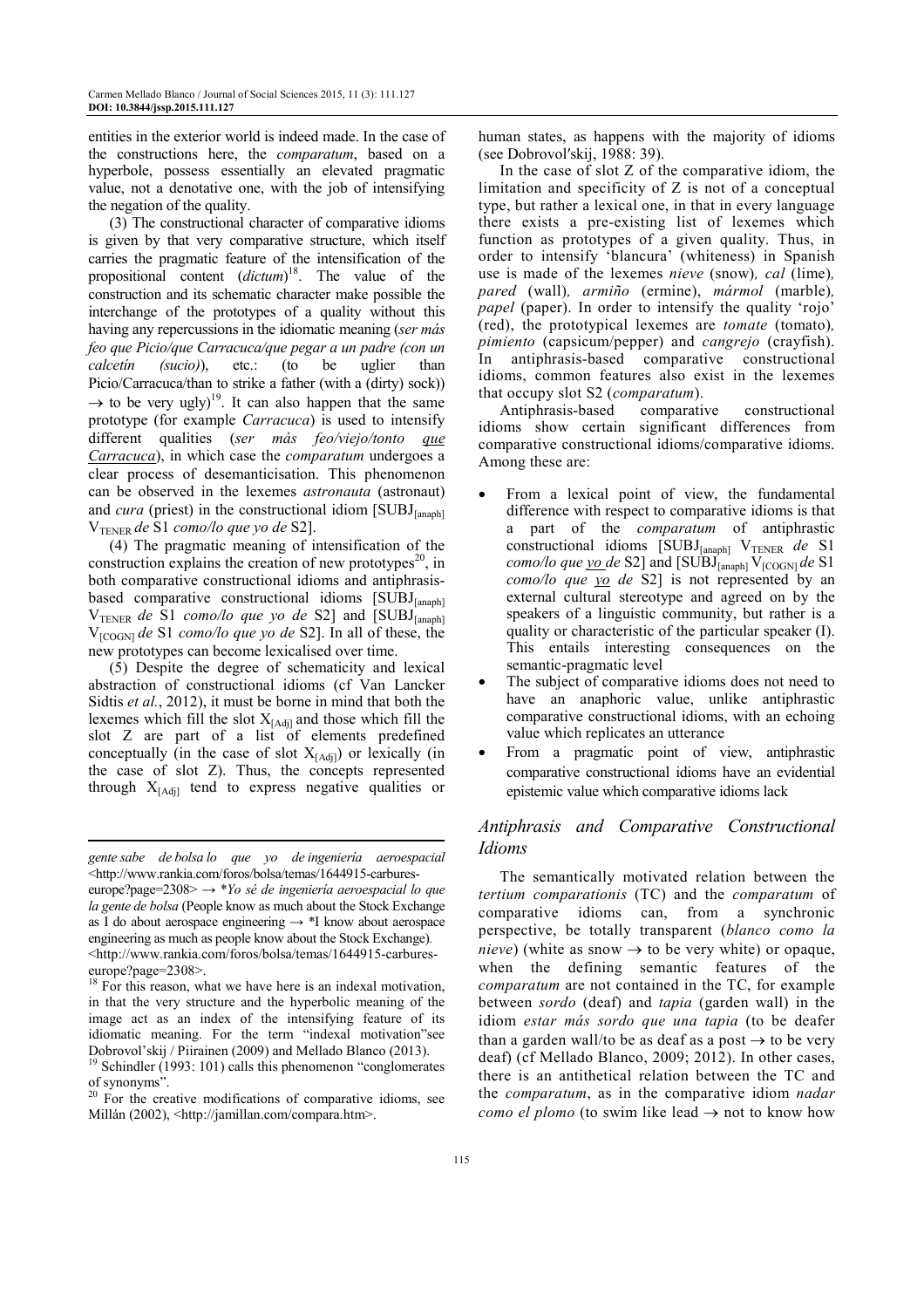to swim), *gordo como un fideo* (fat like a noodle  $\rightarrow$ very fat) to express negative polarity in an indirect way.

This type of antiphrasis-bases comparative idioms is known in the Hispanic world as comparaciones estereotipadas antifrásticas ("stereotyped antiphrastic comparisons") (see Ortega Ojeda, 1990: 735; Boyer, 2000; García-Page Sánchez, 2008a: 321, 2008b; Durán and Bertrán, 2005: 387; Pamies Bertrán, 2005: 474-475) and are not a common feature in languages (see Glovňa, 1992: 55). In them, the *comparatum* alludes to a cultural stereotype contrary to the quality or action expressed by the TC and the meaning of negation of the expression needs to be inferred from their semantic incompatibility between TC and *comparatum*. It is, then, an implicit negation, endowed with a high degree of expressivity through the logical contradiction between TC and *comparatum*.

It ought to be noted that antiphrasis does not only appear in the "comparative idioms", but in general in the different types of "phraseological units", as can be seen in the verbal idiom *brillar por su ausencia* (to be conspicuous by its/their absence), the conversational routine *¡No es nada!* (It's nothing!  $\rightarrow$  It's very much!) and the constructional idiom  $[iNo \text{ es } + ADJ + ni \text{ nada}!]$ (It's not + ADJ + or anything!  $\rightarrow$  It's very + ADJ!).Due to its proximity to irony, antiphrasis tends to be confused with this, when in reality they are two different rhetorical figures. According to the distinction made by Lausberg (1984: 85-87) and by Penadés Martínez (1999: 191), whereas irony is a rhetorical figure of thought, antiphrasis is a rhetorical figure of speech. Thus, irony is a contradiction which is understood through its intonation and only in relation to the specific communictive situation, unlike antiphrasis, which, "como figura de dicción, se revela como contrasentido mediante el contexto lingüístico inmediatamente próximo"<sup>21</sup> (Penadés Martínez, 1999: 191), that is, through the utterance itself. This is why in the present study we use the term antiphrasis rather than irony for the constructions analysed, although both phenomena have common characteristics, such as similar intonation (see the definition of antiphrasis in Lázaro Carreter, 1971: 48) and a possible implicature of CRITICISM with respect to the content of the utterance.

Constructional idioms [SUBJ<sub>[anaph]</sub> V<sub>TENER</sub> de S1 *como/lo que yo de* S2] and [SUBJ[anaph] V[COGN] *de* S1 *como/lo que yo de* S2], which are very productive in Spanish<sup>22</sup>, are based, like antiphrasis-based

 $\overline{a}$ 

comparative idioms (for example *nadar como el plomo*: to swim like lead  $\rightarrow$  not to know how to swim) on an antiphrasis, hence the antiphrastic meaning of negative polarity is more complex and only achieved through a series of logical inferences, as in the following example:

- *De la política y la historia española Lola sabía lo que yo de marcianos, [...].*(CREA, Prensa: *Tiempo*, 29/05/1995)
- (- Of Spanish politics and history Lola knew as much as I know about Martians, [...])

The inferences necessary to correctly decode this example are the following:

- That the speakers knows nothing about Martians.
- If Lola knew as much about Spanish politics and history as the speaker does about Martians, then Lola would know nothing about politics and history<sup>23</sup>.

In effect, the antithetical relation is not directly produced between the meaning of the lexeme in slot S1 (politics and history) and that of slot S2 (Martians), but rather between the speaker himself (*I*) and the quality represented by the lexeme that occupies slot S2 (Martians). The lack of the quality of S2 in the *I* (speaker) provokes, by means of the comparison, the implicit negation of the quality expressed by slot S1.

# **Lexical Specificity of Slots S1 and S2 of Constructional Idioms**

*The Antiphrasis-Based Comparative Constructional Idiom [SUBJ[anaph] V[COGN] de S1 como/lo que yo de S2]*

The verbs of cognition which generally appear in this constructional idiom, with the meaning 'to not know/understand absolutely anything about S1', are *saber*

-

 $21$  [L]ike a rhetorical figure of speech, is revealed as a contradiction through the immediately following linguistic context (our translation).

<sup>&</sup>lt;sup>22</sup> These antiphrasis-based comparative constructional idioms, very productive nowadays, have a long history in the Spanish

language. The earliest recorded in the CORDE is from 1605, the second from 1758: [...] sé muy bien que tiene tanto de español como yo de francés (CORDE, José Francisco de Isla (1758): Historia del famoso predicador Fray Gerundio de Campazas alias Zotes) (I know well that he is as much Spanish as I am French (not at all)). In other European languages, such as German, we have also noted the existence of the antiphrasisbased comparative constructional idiom  $[SUBJ<sub>[anaph]</sub> V<sub>[COGN]</sub>$ *von* S1 *so viel wie ich von* S2] (see Mellado Blanco, 2015b).

<sup>&</sup>lt;sup>23</sup> This chain of inferences is also given in antiphrasis-based comparative idioms, as in: parecerse A a B tanto como un huevo a una castaña: (A and B seem alike as much as an egg seems like a chestnut  $\rightarrow$  A and B seem very alike) (1) an egg seems nothing at all like a chestnut, (2) thus A and B do not seen anything like each other.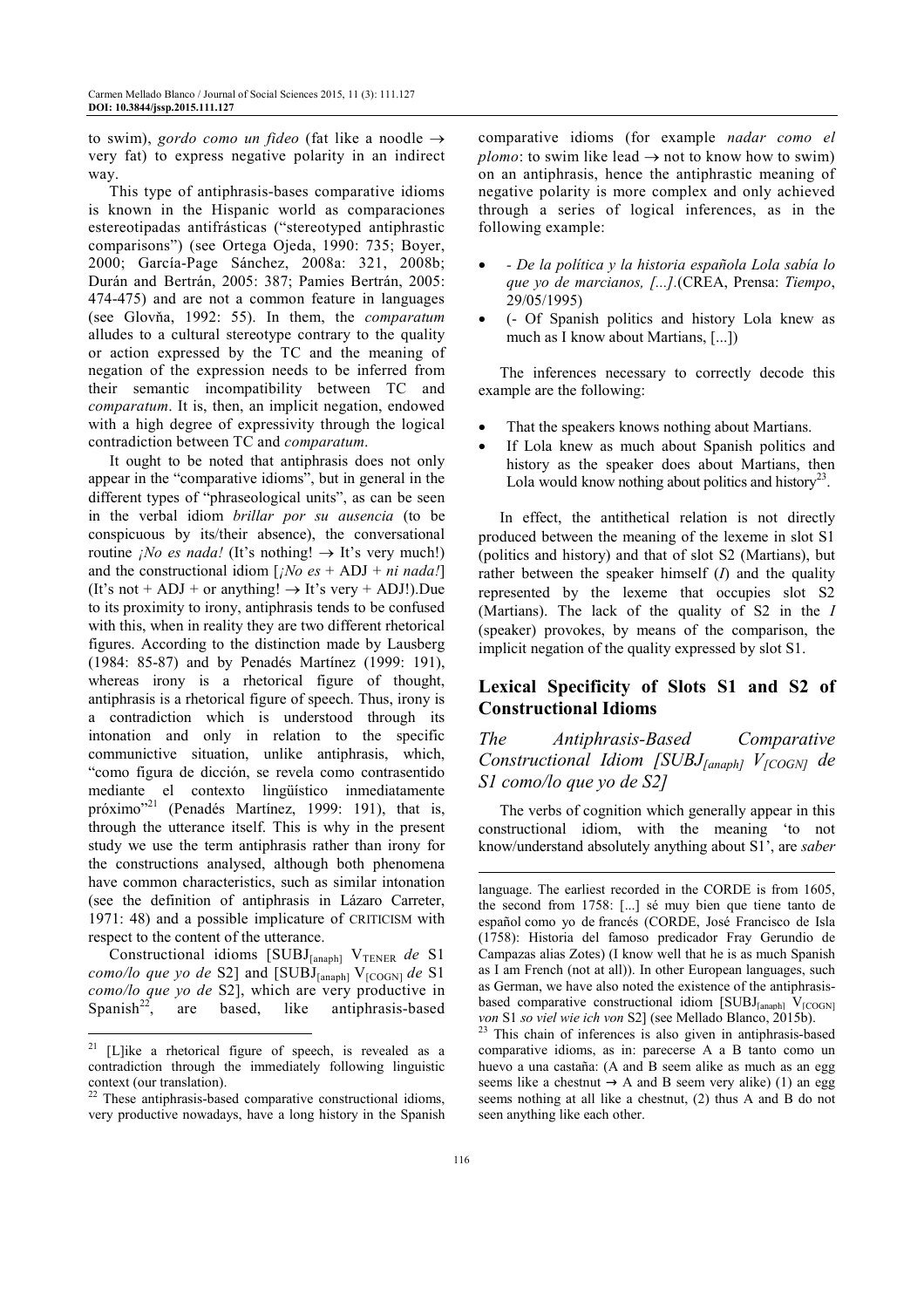(know) and *entender* (understand). In terms of the lexical specificity of slots S1 and S2 in the discourse, we note a high degree of heterogeneity in their use. The lexical variation of the S1 is explained by its direct link to the theme of the discourse, while the lexical heterogeneity of S<sub>2</sub> is related to the speaker's need to reinforce the expressivity of his message by creating new images.

Despite the lexical variety in slot S1, we note the recurrence of certain elements:

- Nouns which designate some kind of knowledge or understanding: *politics, industry, finance, arbitrage, sport, culture, music, traffic accidents, laws, literature, the language of Shakespeare, education, cinema, the Stock Exchange, science*, etc
- Nouns which designate some kind of ability or know-how: *cooking, photography, manners, massages, resuscitation, electricity, personal relations*, including here many names of sports: *football, sailing, basketball* and of languages: *Spanish* and sentiments: *love*

In addition to nouns, various proper nouns (*Venezuela*) and verbs (*to dance*) also appear in slot S1. In terms of slot S2, in Table 1 are some of the lexemes and semantic fields from the corpus examples.

From what can be seen in Table 1, slot S2 of the construction [SUBJ<sub>[anaph]</sub> V<sub>[COGN]</sub> *de* S1 *como/lo que yo de* S2] is realised in the discourse above all by lexemes which denote knowledge which is considered to be difficult stereotypically: physics, astronomy or aerospace science, exotic languages, specific understanding of the sexual life of certain animals, etc. The effect of surprise which the varied nature of the S2 causes in the interlocutor reinforces the communicative success of the message $^{24}$ . With the lexical realisations of slot S2 we can note a certain tendency towards the lexicalisation of the noun *física cuántica* (quantum physics) (241 occurrences found on Google).

In terms of the grammatical category of S2, in the corpus we have nouns without a complement, nouns modified by a complement and verb (see Table 2).

## *Antiphrasis-Based Comparative Constructional Idiom [SUBJ[anaph] VTENER de S1 como/lo que yo de S2]*

As was the case with the previous construction, the lexical realisation of slots S1 and S2 here is very varied.

In this construction, of the referential meaning 'not to be S1', it is notable that the structure  $[V_{TENER} ADV_{[quantif]}$  *de X*] on which the constructional idiom is based is already itself a

 $\overline{a}$ 

construction<sup>25</sup>, the quantifying comparative adverb tanto (as much) is presupposed: "Tienes tanto de novelista como yo de santo" (You have as much of novelist (in you) as I do a saint  $\rightarrow$  You're as much a novelist as I am a saint). This construction has an emphasising pragmatic value and normally serves to intensify a negative quality of the subject. Thus, the sentence *Juan tiene poco de listo* (Juan has little of the intelligent about him) is equivalent to *Juan es poco listo* (Juan is not very intelligent) (litotes of *Juan es torpe*). Hence, in the case of  $[poco^{26} + Adj]$ , we have a litotes construction in which the preposition with a partitive value *de* (see Martínez García, 2005: 194-195)<sup>27</sup> appears with a qualifying adjective, or with a noun with an adjectival value<sup>28</sup>. Hence, the verb *tener* (to have) intervenes with a relational meaning and not that of 'possessor', that is, it has an attributive value rather than a possessive one<sup>29</sup>.

The most frequent adjectives in the S1 of the constructional idiom [SUBJ<sub>[anaph]</sub> V<sub>TENER</sub> de S1 *como/lo que yo* de S2] are qualitative ones of the evaluative type, as happens with the simple construction  $[V_{TENER}$ ADV[quantif] *de* X] and they describe positive qualities of humans. Thus, they are positive evaluative adjectives, which are those which denote "una propiedad considerada pragmáticamente positiva por los miembros de una comunidad" (a property considered pragmatically positive by the members of a community) (see Sedano, 2009: 160), of the type *bueno* (good), *inteligente* (intelligent), etc. The antiphrastic construction serves specifically to create a negative polarity of the denoted quality by the adjective of slot S1. In other cases, the adjectives of S1 are demonymic, of the type *ruso*  (Russian)*, catalán* (Catalan)*, español* (Spanish), etc.

 $24$  However, it should be borne in mind that the communicative success of the utterance is linked to the pre-established patterns of the construction for the lexical saturation of slot S2: exotic languages, highly specialised scientific disciplines, etc.

<sup>&</sup>lt;sup>25</sup> The constructional idiom  $[SUBJ<sub>[anaph]</sub> V<sub>TENER</sub>$  *de* S1 *como/lo que yo de* S2] relies, in effect, on the construction  $[V_{TENER}$ N1<sub>[quantif]</sub> de N2], even though the quantifier preceding the preposition is generally elliptical. Thus, in the example: *[...] tienes de novelista lo que yo de santo* (CREA, Jose Luis Alegre Cudos, 1989 *Locus amoenus*) (You have of novelist that which I have of a saint  $\rightarrow$  You're as much a novelist as I am a saint).

<sup>&</sup>lt;sup>26</sup> For the difference between the meaning of the quantifying adjective *poco* + Adj (for example *Estoy poco cansada* → 'No estoy cansada') (I am little tired → I am not tired) and *un poco* + Adj (for example *Estoy un poco cansada* → 'Estoy cansada') (I am a little tired  $\rightarrow$  I am tired), see Sedano (2009). In the case of *poco* + Adj, Bosque (1980: 27) talks of "implicit negation" through a quantifier.

<sup>27</sup> The partitive value oberved in sentences such as *Tengo de todo* (I have everything)*, No tengo nada de nada* (I have nothing of nothing  $\rightarrow$  I have nothing at all), *No entiendo de música* (I don't understand music) (see Martínez García, 2005: 195).

 $28$  For the adjectival value of some nuns used to denote qualities, see Bosque (1989: 124) and Portolés (1994: 538).

<sup>29</sup> For a detailed study of the attributive value of the verb *avoir* (to have) en francés, equivalent to the function of *tener* (to have) in Spanish, see Tellier (1992).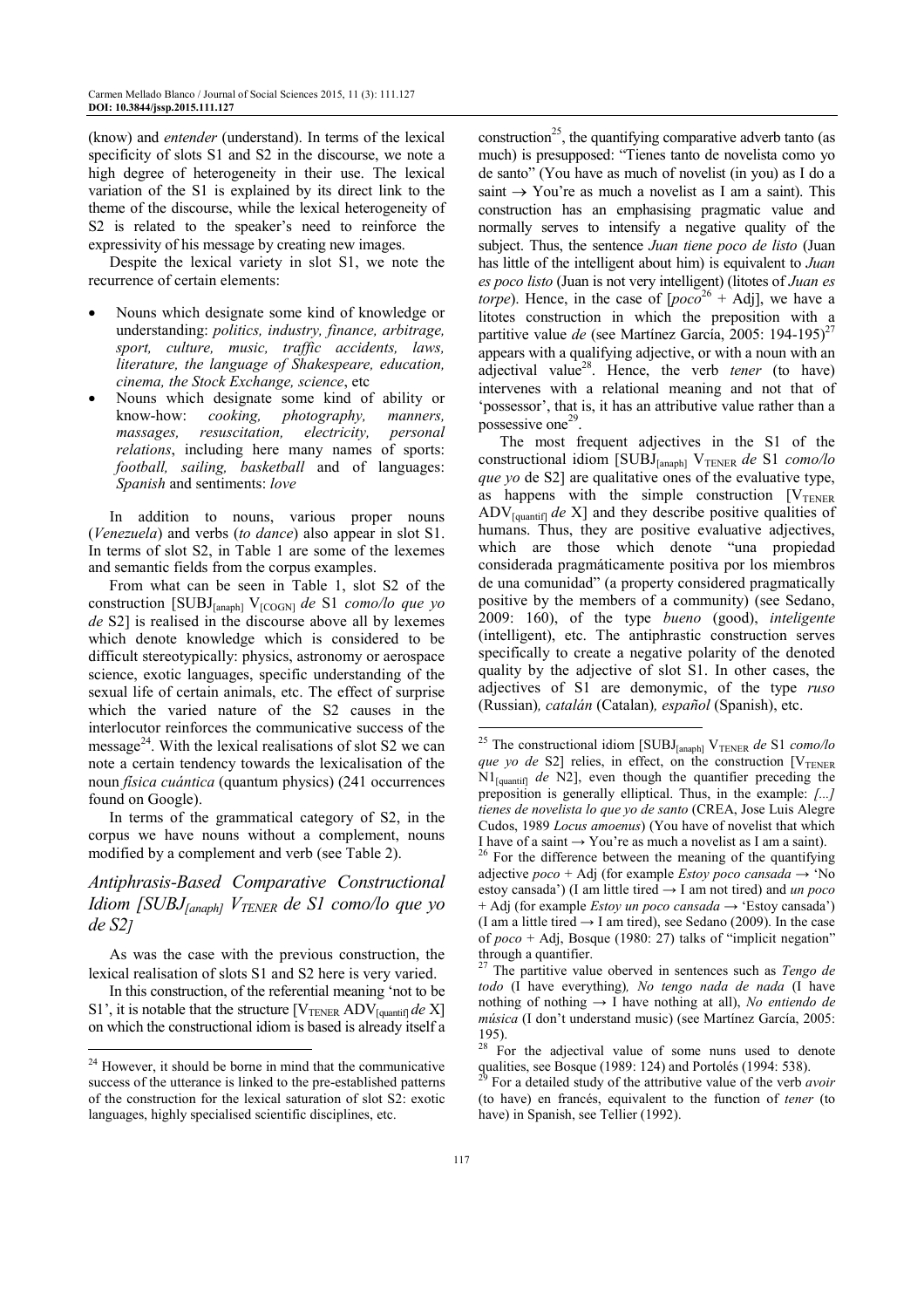| Table 1. Semantic fields and lexical saturation of slot S2. Constructional idiom [SUBJ <sub>[anaph]</sub> V <sub>[COGN]</sub> de S1 como/lo que yo de S2] |                                                                                        |  |  |
|-----------------------------------------------------------------------------------------------------------------------------------------------------------|----------------------------------------------------------------------------------------|--|--|
| Semantic field of S2                                                                                                                                      | lexical realisation of S2                                                              |  |  |
| Disciplines related to astrophysics and aerospace science                                                                                                 | física cuántica (quantum physics)                                                      |  |  |
|                                                                                                                                                           | <i>física nuclear</i> (nuclear physics)                                                |  |  |
|                                                                                                                                                           | cohetes lunares (lunar rockets/spacecraft)                                             |  |  |
|                                                                                                                                                           | ingenieria nuclear (nuclear engineering)                                               |  |  |
|                                                                                                                                                           | astrofísica (astrophysics)                                                             |  |  |
|                                                                                                                                                           | mecánica cuántica (quantum mechanics)                                                  |  |  |
|                                                                                                                                                           | robótica (robotics)                                                                    |  |  |
|                                                                                                                                                           | química subatómica (subatomic physics)                                                 |  |  |
|                                                                                                                                                           | ingenieria aeroespacial (aerospace engineering)                                        |  |  |
|                                                                                                                                                           | ingenieria espacial (space engineering)                                                |  |  |
|                                                                                                                                                           | aviones (aircraft)                                                                     |  |  |
|                                                                                                                                                           | <i>aeroplanos</i> (aeroplanes)                                                         |  |  |
| Other branches of knowledge                                                                                                                               | biología marina (marine biology)                                                       |  |  |
|                                                                                                                                                           | bioquímica (biochemistry)                                                              |  |  |
|                                                                                                                                                           | <i>pintura rupestre</i> (cave paintings)                                               |  |  |
|                                                                                                                                                           | <i>filosofia</i> (philosophy)                                                          |  |  |
|                                                                                                                                                           | economía petrolífera (the petroleum economy)                                           |  |  |
|                                                                                                                                                           | economía (economics)                                                                   |  |  |
|                                                                                                                                                           | <i>medicina</i> (medicine)<br>computación (computation)                                |  |  |
|                                                                                                                                                           | ingenieria genética (genetic engineering)                                              |  |  |
|                                                                                                                                                           | <i>abogacía</i> (legal profession)                                                     |  |  |
|                                                                                                                                                           | botánica (botany)                                                                      |  |  |
|                                                                                                                                                           | cirujía plástica (plastic surgery)                                                     |  |  |
|                                                                                                                                                           | <i>jeroglificos egipcios</i> (Egyptianhieroglyphics)                                   |  |  |
|                                                                                                                                                           | trigonometría (trigonometry)                                                           |  |  |
| Sports/games                                                                                                                                              | <i>petanca</i> (bowls)                                                                 |  |  |
|                                                                                                                                                           | esgrima (fencing)                                                                      |  |  |
|                                                                                                                                                           | <i>polo</i> (polo)                                                                     |  |  |
|                                                                                                                                                           | windsurfing (windsurfing)                                                              |  |  |
|                                                                                                                                                           | póquer (poker)                                                                         |  |  |
|                                                                                                                                                           | hacer sudokus (to do sudokus)                                                          |  |  |
|                                                                                                                                                           | golf(golf)                                                                             |  |  |
|                                                                                                                                                           | canicas (marbles)                                                                      |  |  |
|                                                                                                                                                           | papiroflexia (origami)                                                                 |  |  |
| Languages                                                                                                                                                 | alemán (German)                                                                        |  |  |
|                                                                                                                                                           | mandarín (Mandarin)<br>chino (Chinese)                                                 |  |  |
|                                                                                                                                                           | chino mandarín (Mandarin Chinese)                                                      |  |  |
|                                                                                                                                                           | sánscrito (Sanskrit)                                                                   |  |  |
|                                                                                                                                                           | arameo antiguo (Ancient Aramaic)                                                       |  |  |
| Music                                                                                                                                                     | <i>tocar el violín</i> (playing the violin)                                            |  |  |
|                                                                                                                                                           | <i>canto</i> (singing)                                                                 |  |  |
|                                                                                                                                                           | compositor de operas (composer of operas)                                              |  |  |
| Animal reproduction                                                                                                                                       | vida sexual del caracol (sexual life of snails)                                        |  |  |
|                                                                                                                                                           | vida sexual del murciélago (sexual life of bats)                                       |  |  |
|                                                                                                                                                           | vida sexual del escarabajo pelotero                                                    |  |  |
|                                                                                                                                                           | (sexual life of the Dung Beetle)                                                       |  |  |
|                                                                                                                                                           | vida sexual del hurón logroñés                                                         |  |  |
|                                                                                                                                                           | (sexual life of the Logroño Ferret)                                                    |  |  |
|                                                                                                                                                           | reproducir elefantes (to reproduce elephants)                                          |  |  |
|                                                                                                                                                           | reproducción de la mosca en el Amazonas<br>(the reproduction of the fly in the Amazon) |  |  |
|                                                                                                                                                           |                                                                                        |  |  |
| Skills                                                                                                                                                    | <i>desmamar ocas</i> (to wean geese)<br>calceta (knitting)                             |  |  |
|                                                                                                                                                           | punto de cruz (cross-stitch)                                                           |  |  |
| Other                                                                                                                                                     | comida típica nepalesa (typical food from Nepal)                                       |  |  |
|                                                                                                                                                           | cocodrilos (crocodiles)                                                                |  |  |
|                                                                                                                                                           | cocina (cooking)                                                                       |  |  |
|                                                                                                                                                           | motores (motors)                                                                       |  |  |
|                                                                                                                                                           | carpintería (carpentry)                                                                |  |  |
|                                                                                                                                                           | buscar petróleo (looking for petroleum)                                                |  |  |
|                                                                                                                                                           | <i>marcianos</i> (Martians)                                                            |  |  |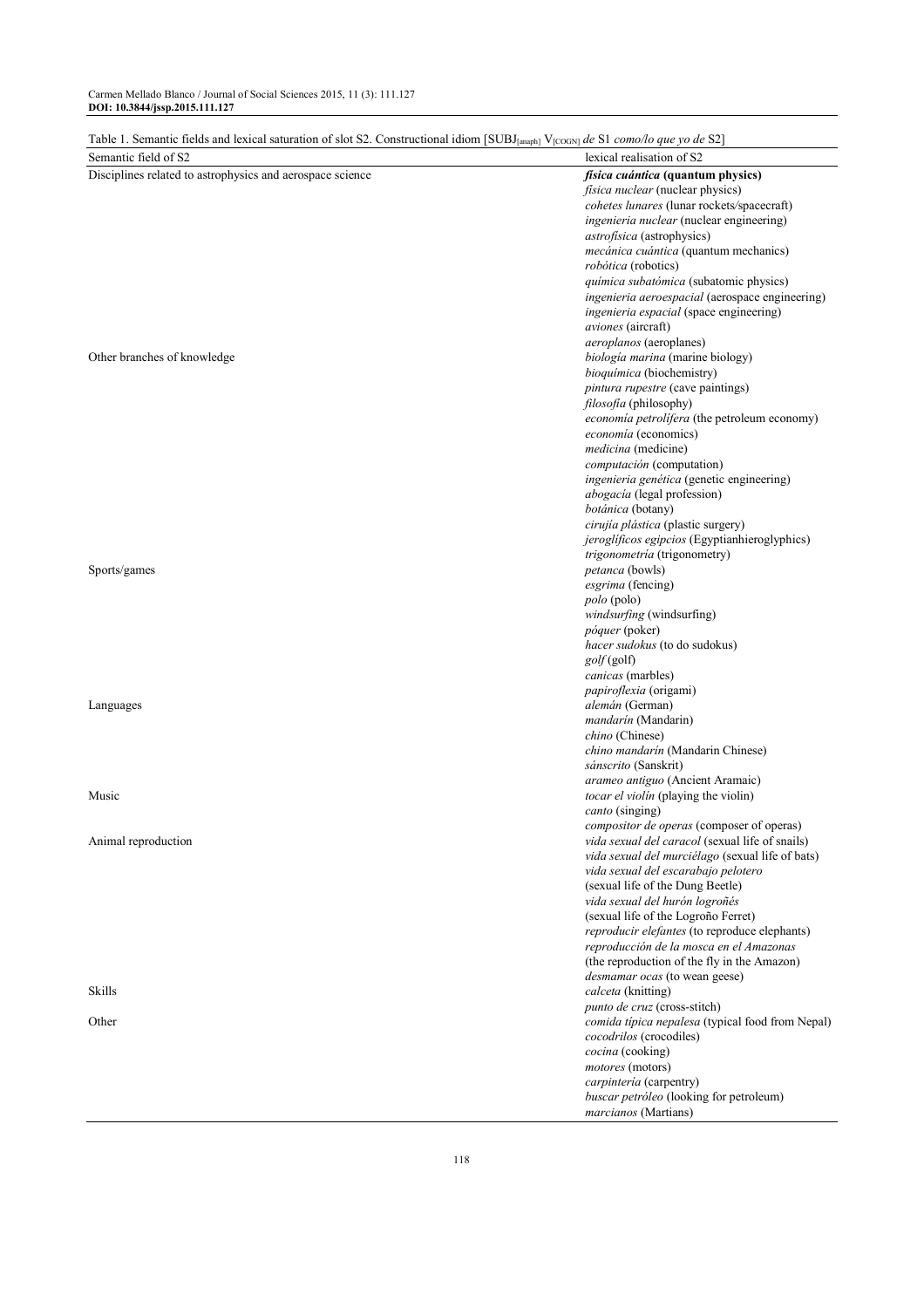Carmen Mellado Blanco / Journal of Social Sciences 2015, 11 (3): 111.127 **DOI: 10.3844/jssp.2015.111.127**

| S <sub>2</sub>             | Example                                                                                                                                                                                                                                                                  | Source                                                                               |
|----------------------------|--------------------------------------------------------------------------------------------------------------------------------------------------------------------------------------------------------------------------------------------------------------------------|--------------------------------------------------------------------------------------|
| nouns without a complement | [] El resultado es que hoy lo dirige un burócrata<br>que de cultura sabe lo que yo de astronomía.<br>(The result is that today a beaurocrat is in charge)<br>who knows about culture as much as I do about<br>astronomy.)                                                | Webcorp<br>http://blogs.eluniversal.com.mx/<br>weblogs detaile4939.html              |
| nouns                      | En Madrid me han tocado dependientes que sabían                                                                                                                                                                                                                          | Webcorp                                                                              |
| modified by a complement   | tanto del material que vendían como yo de la vida<br>sexual del hurón logroñés (no mucho).<br>(In Madrid I have come across shop assistants)<br>who knew as much about the material that they<br>sold as I do about sexual life of the Logrono Ferret<br>$(not much)$ ). | http://debates.motos.coches.net/<br>showthread.php?128430-Visita-<br>MOTOCARD-MALAGA |
| verbs                      | Lo de siempre, pero esta de música clásica sabe<br>lo que yo de hacer sudokus, o sea, ni la menor idea.<br>http://pensamientodisperso.blogspot.                                                                                                                          | Webcorp                                                                              |
|                            | (The same as always, but this one, about classical<br>music, knows as much as I do about doing sudokus,<br>that is, has not the faintest idea.)                                                                                                                          | com.es/2010 05 27 archive.html                                                       |

Table 2. Grammatical category of slot S2. Constructional idiom [SUBJ<sub>[anaph]</sub> V<sub>[COGN]</sub> *de* S1 *como/lo que yo de* S2]

As also happens in slot X of the simple construction [ $V_{\text{TENER}}$  ADV<sub>[quant]</sub> *de* X], the S1 of the construction [SUBJ[anaph] VTENER *de* S1 *como/lo que yo de* S2] can be a noun with an adjectival value. Such nouns, in addition to denoting classes of objects (the typical function of nouns) also serve to denote qualities. In all of them, the noun alludes to its referent in the role of a representative of a collection of qualities that defines an object as such and with this the meaning of the noun becomes gradable. Thus, in the following example, the noun *documental* acquires the value of a qualifying and gradable adjective:

[...] *Porque de documental tiene lo que yo de arzobispo de Zaragoza*. (Webcorp: https://natsufan.wordpress.com/page/5/) (Because of documentary it has that which as I of the archbishop of Zaragoza  $\rightarrow$  Because it's as much a documentary as I am the archbishop of Zaragoza)

As far as the grammatical categories of slot S2 are concerned, in Table 4 we can see that even proper nouns referring to celebrities (for example *Angeline Jolie, Bill Gates*) act as prototypes of a quality: *Angeline Jolie* of 'absolute beauty' and Bill Gates of 'absolute wealth', and therefore have an adjectival function (see above). In terms of slot S2, in Table 3 are some of the lexemes and semantic fields from the corpus examples.

With respect to the semantic fields of S2 slot, in the first place the field of religion dominates, followed by professions of a high degree of specialization and theoretical difficulty and then names of nationalities. The lexemes of slot S2 *astronauta* (astronaut) and *cura* (priest) are in a process of lexicalisation, something we can confirm thanks to the high number of occurrences found

through Webcorp (more than 300 in each case). An illustration of this is that both *astronauta* and *cura* occupy slot S2 in the other construction analysed  $[SUBJ<sub>[anaph1}]</sub>$ V[COGN] *de* S1 *como/lo que yo de* S2], despite the semantic incongruity which this supposes. An example:

- *Así seguimos escribiendo la reciente historia de esta nuestra querida España. Este Sr. me parece que de educación sabe lo que yo de cura*
- (Webcorp: http://ecodiario.eleconomista.es/politica/noticias/529 4110/11/13/Alfonso-Alonso-se-perfila-como-elsustituto-de-Wert.html)
- (- Thus we continue writing the recent history of our beloved Spain. This Mr., it seems to me, knows as much about education as I do about priests.)

The lexicalisation of the lexemes *astronauta* and *cura* as slot S2 is proof that the degree of lexical specificity of constructional idioms can vary if a slot lexicalises and becomes a (quasi) fixed constituent. Thus, in light of the data drawn from the corpus, we see that the *comparata lo que yo/como yo de astronauta* (that which I/as I (know/am) of astronauts) and *lo que yo/como yo de cura* (that which I/as I (know/am) of priests) are becoming lexical helpers for the *comparatum* of the comparative constructional idiom [SUBJ<sub>[anaph]</sub> V<sub>TENER</sub> de S1 *como/lo que yo de* S2]. This phenomenon can also be confirmed as occurring between comparative idioms, for example by the *comparatum Carracuca* in the comparative idioms *más feo que Carracuca, más listo que Carracuca, más viejo que Carracuca* (uglier than Carracuca  $\rightarrow$  very ugly; smarter than Carracuca  $\rightarrow$  very smart; older than Carracuca → very old) (see García-Page Sánchez, 2008a: 322).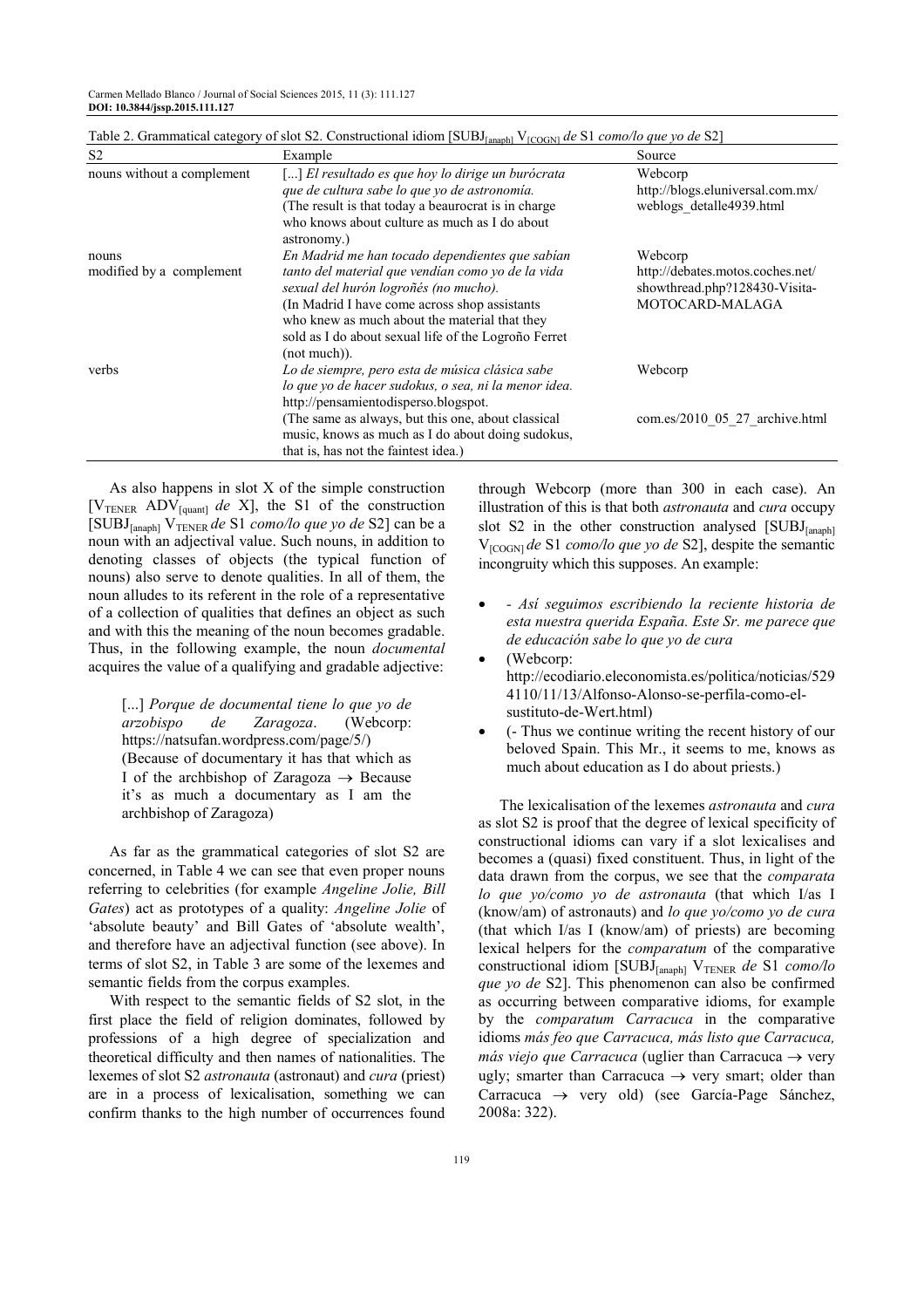| Table 3. Lexical saturation of slot S2. Constructional idiom [SUBJ <sub>[anaph]</sub> $V_{\text{TENE}}$ de S1 como/lo que yo de S2] |                                                                                     |
|-------------------------------------------------------------------------------------------------------------------------------------|-------------------------------------------------------------------------------------|
| Semantic field of slot S2                                                                                                           | Lexical Realisation of slot S2                                                      |
| <b>RELIGION</b>                                                                                                                     | cura (priest)                                                                       |
|                                                                                                                                     | <i>monja</i> (nun)                                                                  |
|                                                                                                                                     | monja ursulina (Ursuline nun)                                                       |
|                                                                                                                                     | monja clarisa (Poor Clare nun)                                                      |
|                                                                                                                                     | monja de clausura (cloistered nun)                                                  |
|                                                                                                                                     | monja carmelita descalza (Barefoot Carmelite nun)                                   |
|                                                                                                                                     | santa/santo (saint)                                                                 |
|                                                                                                                                     | monje budista (Buddhist monk)                                                       |
|                                                                                                                                     | <i>monje</i> (monk)                                                                 |
|                                                                                                                                     | papa (Pope)                                                                         |
|                                                                                                                                     | papa de la Iglesia Católica (Pope of the Catholic Church)<br>arzobispo (archbishop) |
|                                                                                                                                     | arzobispo de Zaragoza (Archbishop of Zaragoza)                                      |
|                                                                                                                                     | obispo de Cuenca (Bishop of Cuenca)                                                 |
|                                                                                                                                     | obispo de Sigüenza (Bishop of Sigüenza)                                             |
|                                                                                                                                     | cristiano (Christian)                                                               |
|                                                                                                                                     | sacerdote (priest)                                                                  |
|                                                                                                                                     | rabino ortodoxo (Orthodox rabbi)                                                    |
|                                                                                                                                     | mahometano (Mohammedan)                                                             |
|                                                                                                                                     | beato (blessed)                                                                     |
|                                                                                                                                     | <i>apóstol</i> (apostle)                                                            |
|                                                                                                                                     | mayordomo de cofradía (butler of the brotherhood)                                   |
| Professions related to space, physics, chemistry                                                                                    | <i>astronauta</i> (astronaut)                                                       |
|                                                                                                                                     | <i>fisico nuclear</i> (nuclear physicist)                                           |
|                                                                                                                                     | <i>astrofísico</i> (astrophysicist)                                                 |
|                                                                                                                                     | ingeniero aerotécnico de la Nasa                                                    |
|                                                                                                                                     | (NASA aero-technical engineer)                                                      |
|                                                                                                                                     | ingeniero/ingeniera (engineer)                                                      |
|                                                                                                                                     | <i>ingeniero nuclear</i> (nuclear engineer)                                         |
|                                                                                                                                     | químico (chemist)                                                                   |
|                                                                                                                                     | astrólogo (astrologer)                                                              |
|                                                                                                                                     | piloto de las Fuerzas Aéreas de los Estados Unidos de América                       |
|                                                                                                                                     | (pilot of the Air Forces of the United States of America)                           |
| Professions related to music and dance                                                                                              | cantante (singer)                                                                   |
|                                                                                                                                     | cantante lírica holandesa (Dutch lyric singer)                                      |
|                                                                                                                                     | compositor (composer)                                                               |
|                                                                                                                                     | gaitero (bagpiper)<br>lagarterana (traditionally dressed woman from Lagartera)      |
|                                                                                                                                     | bailarina de ballet (ballet dancer)                                                 |
| Other professions                                                                                                                   | bombero (fire fighter)                                                              |
|                                                                                                                                     | torero (bull fighter)                                                               |
|                                                                                                                                     | lechero (dairyman)                                                                  |
|                                                                                                                                     | fontanero (plumber)                                                                 |
|                                                                                                                                     | diplomática (diplomat)                                                              |
|                                                                                                                                     | cabaretera (showgirl)                                                               |
|                                                                                                                                     | <i>cocinera</i> (cook)                                                              |
|                                                                                                                                     | cardiólogo (cardiologist)                                                           |
|                                                                                                                                     | chulo putas (pimp of whores)                                                        |
|                                                                                                                                     | maestro cervecero (master brewer)                                                   |
|                                                                                                                                     | <i>pintora</i> (painter)                                                            |
|                                                                                                                                     | <i>jardinero</i> (gardener)                                                         |
|                                                                                                                                     | periodista (journalist)                                                             |
|                                                                                                                                     | pastelera (cake maker)                                                              |
|                                                                                                                                     | submarinista (submariner)<br>guerrero bantú (Bantu warrior)                         |
| Nationalities (ethnic)                                                                                                              | <i>chino/china</i> (Chinese)                                                        |
|                                                                                                                                     | japonés/japonesa (Japanese)                                                         |
|                                                                                                                                     | alemán/alemana (German)                                                             |
|                                                                                                                                     | finlandés (Finnish)                                                                 |
|                                                                                                                                     | <i>rusa</i> (Russian)                                                               |
|                                                                                                                                     | irlandesa (Irish)                                                                   |
|                                                                                                                                     | sueco (Swedish)                                                                     |
|                                                                                                                                     | jamaicano (Jamaican)                                                                |
|                                                                                                                                     | senegalés (Senegalese)                                                              |
|                                                                                                                                     | suizo (Swiss)                                                                       |
|                                                                                                                                     | judío (Jewish)                                                                      |
|                                                                                                                                     | <i>indio</i> (Indian)                                                               |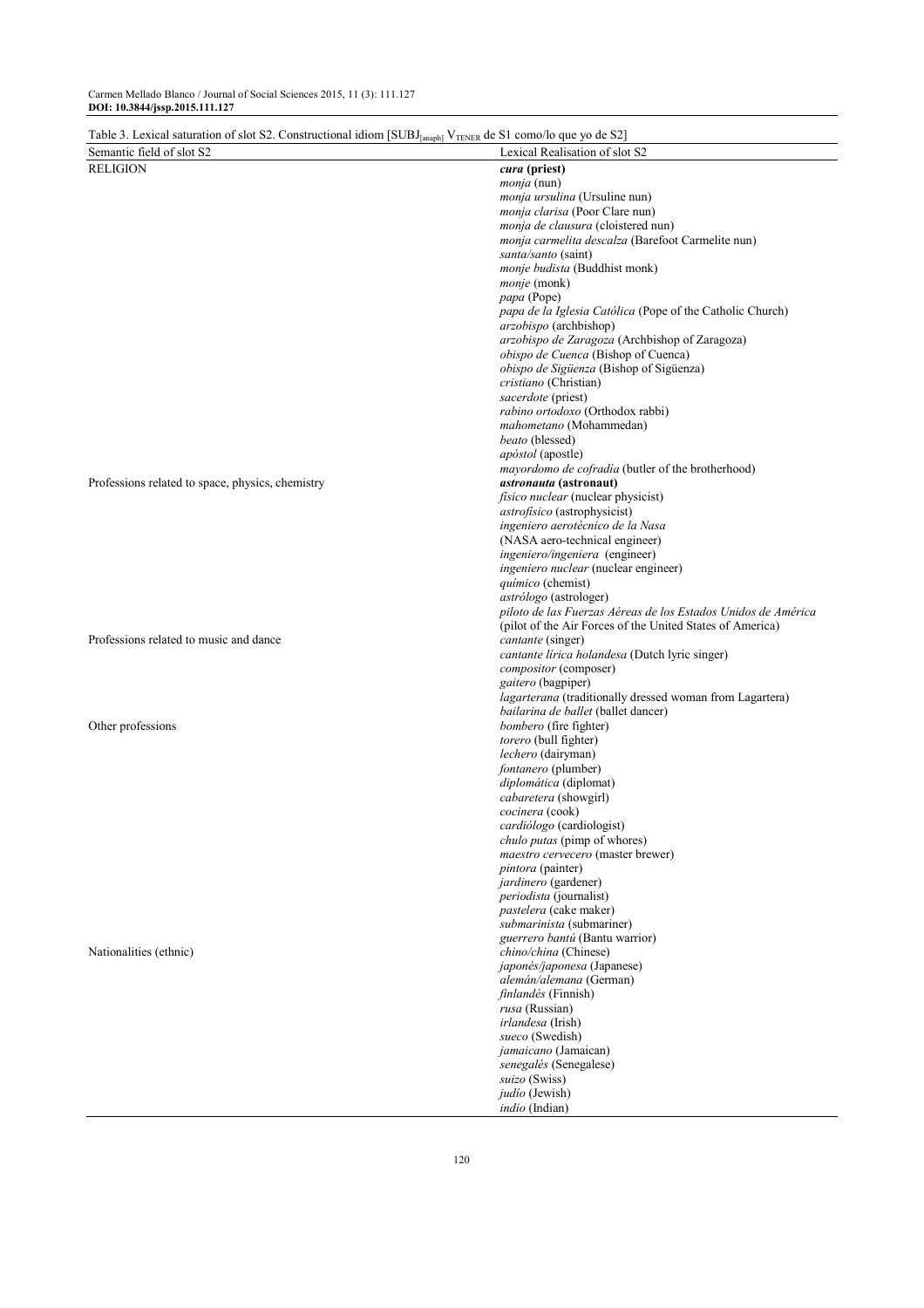# Table 3. Continue

| Wealth                                                | rico (rich)                                                    |
|-------------------------------------------------------|----------------------------------------------------------------|
|                                                       | millonario (millionaire)                                       |
|                                                       | millonetis (moneybags)                                         |
|                                                       | <b>Bill Gates</b>                                              |
|                                                       | Duquesa de Alba (Duchess of Alba)                              |
| EXTRA-TERRES-TRIAL INHABI-TANTS                       | marciano (Martian)                                             |
|                                                       | extraterrestre (extra-terrestrial)                             |
|                                                       | <i>alien</i> (alien)                                           |
| <b>FAMOUS PEOPLE</b>                                  | <b>Bill Gates</b>                                              |
|                                                       | Presidente de los Estados Unidos                               |
|                                                       | (President of the United States)                               |
|                                                       | Nacho Vidal                                                    |
|                                                       | Claudia Schiffer                                               |
|                                                       | Angelina Jolie                                                 |
|                                                       | Duquesa de Alba (Duchess of Alba)                              |
|                                                       | Terminator                                                     |
|                                                       | Agustina de Aragón                                             |
| POSITIVE PHYSICAL AND PSYCHO-LOGICAL CHARACTE-RISTICS | rubia/rubio (blond)                                            |
|                                                       | alta/alto (tall)                                               |
|                                                       | guapo/guapa (handsome/pretty)                                  |
|                                                       |                                                                |
|                                                       | joven (young)<br>simpático (nice)                              |
|                                                       |                                                                |
|                                                       | <i>puntería</i> (aim)                                          |
|                                                       | perfecto (perfect)                                             |
|                                                       | listo/lista (smart)                                            |
|                                                       | donjuan (Don Juan)                                             |
|                                                       | Claudia Schiffer (belleza) (beauty)                            |
|                                                       | Angelina Jolie (belleza) (beauty)                              |
| <b>SEXUAL STATE</b>                                   | marica (gay)                                                   |
|                                                       | heterosexual (homosexual)                                      |
| <b>TYPE OF SPORTSPER SON</b>                          | futbolista (footballer)                                        |
| <b>OTHERS</b>                                         | acelga (chard)                                                 |
|                                                       | <i>pájaro</i> (bird)                                           |
|                                                       | cactus de plástico (plastic cactus)                            |
|                                                       | fan de Heidi Montag (fan of Heidi Montag)                      |
|                                                       | mono (monkey)                                                  |
|                                                       | vegano (vegan)                                                 |
|                                                       | <i>melena</i> (mane/hairdo)                                    |
|                                                       | poeta del Siglo de Oro español                                 |
|                                                       | (poet of the Spanish Golden Age)                               |
|                                                       | fan de la Casa Blanca (fan of the White House)                 |
|                                                       | comunista (communist)                                          |
|                                                       | progre (politically progressive person)                        |
|                                                       | podemista (follower of the new-formed political party Podemos) |

## Table 4. Grammatical category of slot S2. Constructional idiom [SUBJ<sub>[anaph]</sub> V<sub>TENER</sub> de S1 *como/lo que yo de* S2]

| S <sub>2</sub>               | Example                                          | Source                                       |
|------------------------------|--------------------------------------------------|----------------------------------------------|
| Adjectives                   | Tiene buena pinta, ahora, ese potaje tiene       | Webcorp:                                     |
|                              | de canario lo que vo de ruso. (It looks          | http://blogs.libertaddigital.                |
|                              | good, now, that stew is as much from             | com/blog-appetit/potaje-canario-             |
|                              | the Canary islands as I am Russian.)             | de-karlos-arguinano/                         |
| Nouns of an adjectival value | El médico de Grevsi Ulloa tiene de cirujano      | Webcorp                                      |
|                              | lo que yo de periodista. (Greysi Ulloa's         | http://www.netjoven.pe/espectaculos/169358/  |
|                              | doctor is about as much a surgeon as             | Peluchin-El-medico-de-Greysi- Ulloa-tiene-de |
|                              | I am a journalist.)                              | -cirujano-lo-que-yo-de-periodista.html       |
| Nouns of an adjectival       | Jaja jajjjaja, de Volvo los Ford tienen lo       | Webcorp                                      |
| value with a prepositional   | que yo de piloto de las Fuerzas Aéreas de los    | http://www.coches.net/opiniones/             |
| complement                   | Estados Unidos de América (Haha hahaha,          | nuevo-ford-cmax-grand-cmax                   |
|                              | Fords are as much (like) Volvos as I am pilot of |                                              |
|                              | the Air Forces of the United States of America)  |                                              |
| Proper nouns                 | De mago tiene lo que yo de Bill Gates.           | Webcorp:                                     |
|                              | (He's as much a magician as I am Bill Gates.)    | http://m.forocoches.com/                     |
|                              |                                                  | foro/showthread.php?t=3434340                |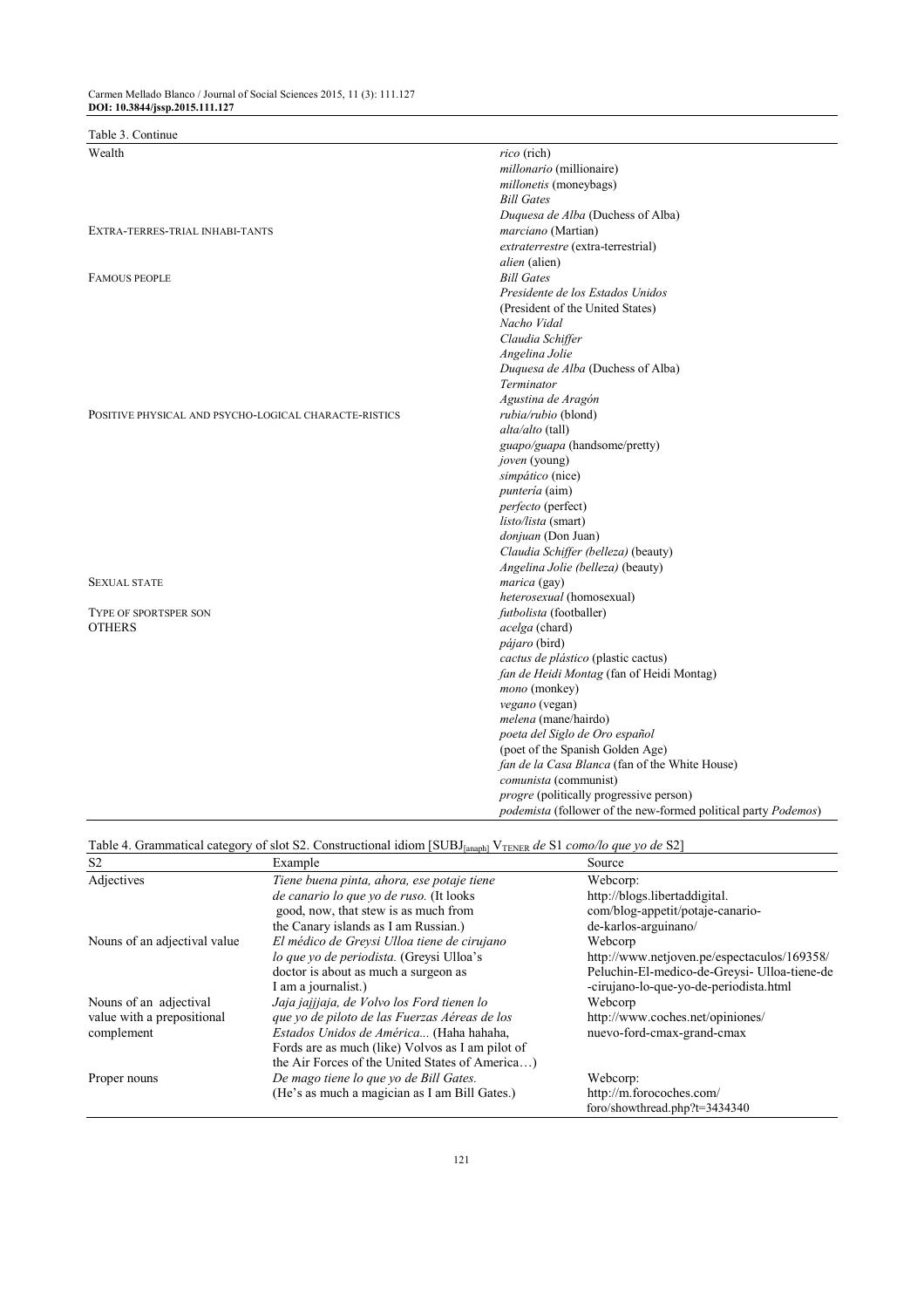#### *Semantic and Pragmatic Aspects of Antiphrasis-Based Comparative Constructional Idioms*

The constructions studied here constitute a form of implied negation<sup>30</sup> (Bosque, 1980), since the negation does not appear explicitly in the utterance, unlike that which does indeed happen in other idioms of negative polarity, such as *¡Ni hablar!* (Don't even talk about it!), *¡De eso nada!* ((Let's say) nothing about this!) (see García-Page Sánchez, 1998). The antiphrasis needs a conceptual detour in order to be encoded and decoded, that is, instead of choosing the simple formula of negation, the speaker opts for a complicated paraphrase in which the qualities of two different subjects are compared. In Glovňa's (1992: 55) opinion, in relation to antiphrasis-based comparative idioms, "[k]ompliziertere sprachliche Bilder (in unserem Fall mit ironischer Komponente) dienen den semantischen, pragmatischen, vor allem den semiotischen Zielen der Kommunikation."<sup>31</sup>, that is, the paraphrasis in the form of an antiphrasis has a clearly pragmatic function, that of reinforcing the expressivity of the message and of being more convincing for the receiver. Likewise, the fact that the speaker chooses himself as part of the *comparatum* in the antiphrasis-based comparative constructional idioms lends these an epistemic modal value, because with them the speaker reinforces his degree of certainty with respect to the proposal issued. We would, in this way, find ourselves looking at an evidential construction par excellence: the speaker sets himself up as a guarantor of the comparison and as a source of clear information for the interlocutor. In the words of Albelda Marco (2007: 32), in the intensification of the epistemic modality, "[a]l señalar explícitamente que algo es evidente se refuerza la expresión de su verdad"32 .

At the same time, these evidential constructional idioms also carry a high degree of the speaker's subjectivity, as Torrent (2013: 215) notes in relation to the idioms created from objective-evidential lexemes: "Our thesis in this regard is that objectiveevidential lexemes or objective-evidential constructions have given rise to evidential idioms that express a high degree of subjectivity." With this strong subjectivity, coupled with a clear commitment to truth, the speaker aims to strengthen the intrinsic negative polarity to the antiphrasis and successfully

 $\overline{a}$ 

achieve his communicative intention of disagreement and criticism. These expectations explain why the speaker, against the law of economy of language, does not choose the most direct route of explicit negation and opts for a conceptual and formal detour. In the words of Boyer (2000: 201):

"L'antiphrase-de même que la périphrase- a quelque chose de fascinant car elle va contre la tendance naturelle de la langue á l'économie : pourquoi dire le contraire de ce qu'on veut laisser entendre alors qu'il est si simple de le dire sans détours?"<sup>33</sup>

A further pragmatic characteristic of these constructions is the humorous effect that they provoke in the hearer: especially so through the lexeme of slot N2 which alludes to exaggerated or eccentric images<sup>34</sup>, for example *la vida sexual del escarabajo pelotero, la vida sexual del hurón logroñés, reproducir elefantes, la reproducción de la mosca en el Amazonas* (the sexual life of the Dung Beetle, the sexual life of the Logroño Ferret, to reproduce elephants, the reproduction of the fly in the Amazon), the speaker succeeds humorously in winning over the listener. Humour is taken to an extreme point when through comparison a negative image of the speaker is implied, be it in relation to his or her physical appearance of intellectual capacity:

*- Estos de secta tienen lo que yo de guapo, nada.*  (Webcorp: https://esla.facebook.com/ValorPorMichoacan/posts/14 79179835630009) (-These are about as much a sect as I amhandsome, not at all.)

*- Estos muñecos de gengibre tienen de gengibre lo que yo de rubia... vamos, nada!!*  (Webcorp: http://www.gotblogger.com/dulcetopia/?p=71) (- These gingerbread men have as much ginger as I have blondness... that is, nothing!)

The evaluative adjectives that the speaker tends to use to create a negative image of himself are: *rubia,* 

<sup>&</sup>lt;sup>30</sup> In accordance with what Ruiz Gurillo (2009: 379) claims in relation to ironic idioms, we believe that the implicit negation of antiphrasis-based constructional idioms represents the grammaticalisation of a conversational implicature.

 $31$  The complex linguistic images (in our case with an ironic component) are available for the semantic, pragmatic and above all semiotic aims of communication (our translation).

<sup>32</sup> [B]y signalling explicitly that something is evident the expression of its truth is reinforced(our translation).

<sup>&</sup>lt;sup>33</sup> The antiphrasis −as with the periphrasis− has something fascinating about it because it goes against language's natural tendency for economy : why say the opposite of what you want to convey when it is so simple to say it without a detour? (our translation)

<sup>&</sup>lt;sup>34</sup> In the opinion of Moreira Flores (2004: 229), the stranger and more absurd the image on which the comparison of the comparative idioms relies, the greater the expressivity and polarity of the meaning obtained.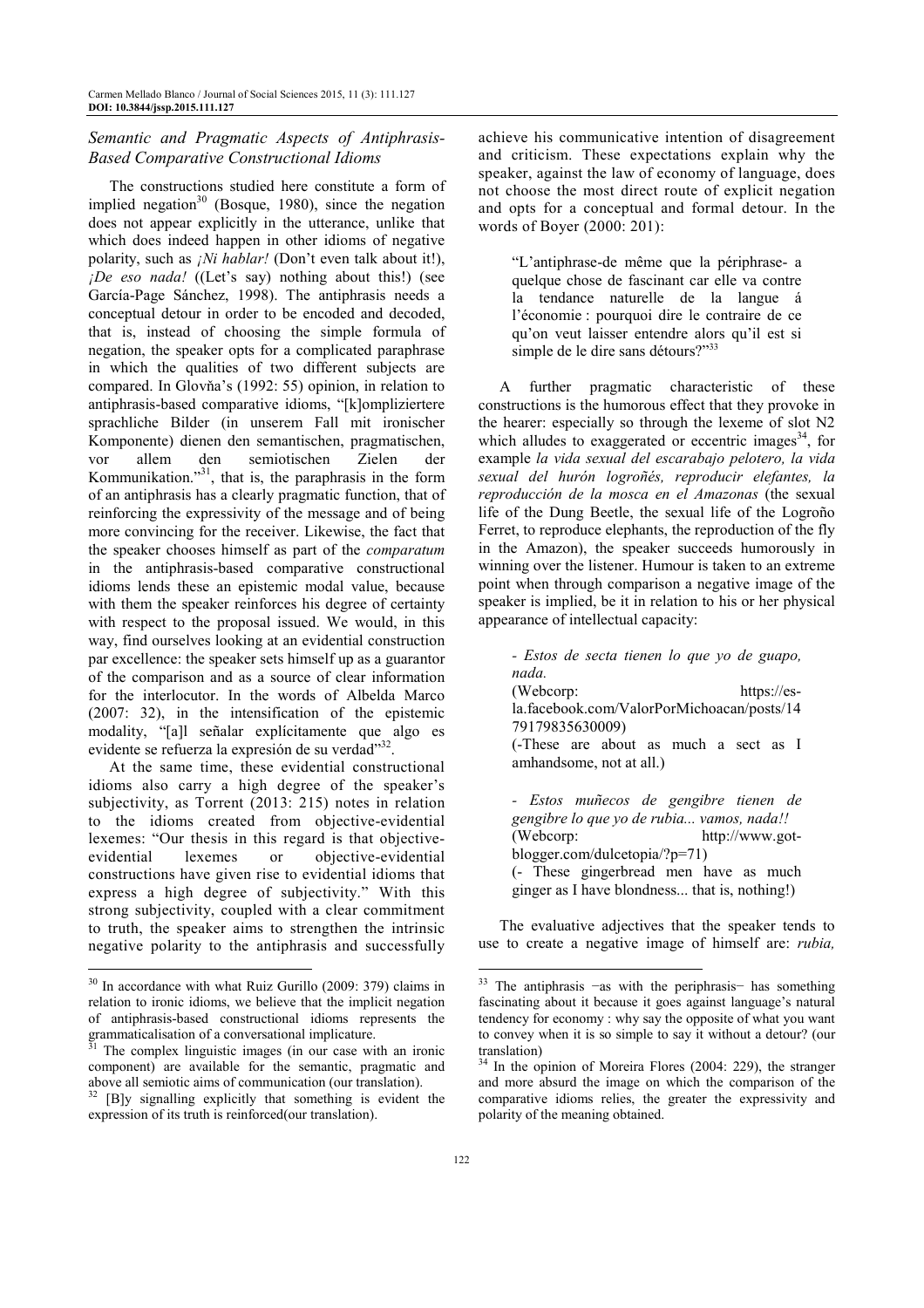*rubio, guapo, alto, listo* (blond, good looking, tall, smart), which are implicitly negated through the constructional idiom. From a pragmatic point of view, the speaker uses this resource of humorous self-criticism to give a "hyper-real" and quite negative image of himself or herself. With this tactic of self-ridicule, the speaker intends to strategically win over the interlocutor and convince them of his position. Another effect which is achieved is strengthening the commitment to truth in the utterance and intensifying his or her *positive face* with respect to the interlocutor (Hessky,  $1987: 13$ )<sup>35</sup>.

A fundamental aspect of these constructions is their echoing function, which manifests itself in the anaphoric value of the subject and of slot S1. For this reason, the prototypical use of these constructional idioms is a dialogue kind of speech in which the speaker, in his speaking turn, uses the construction to show disagreement, criticism and/or rejection with respect to some previous aspect of the discourse. Through this echoing character, the realisation of the subject with the deictic form *ese* (*that*) (with a derogatory value) is frequent. Also, slot S1 of the construction includes a previously named attribute (*dictum*), which through the construction is negated in an absolute degree by the speaker. As occurs in other echoing constructions, the construction allows the speaker to show his opinion, demonstrating "el valor básico de desacuerdo con su interlocutor y, adicionalmente, los de rechazo, descrédito o incredulidad" (the basic value of disagreement with his partner and, in addition, those of rejection, discredit or disbelief) (see Mura and Ruiz Gurillo, 2010: 52). Given its echoing value of reply, these constructions constitute interesting structures to be studied from the point of view of speech turns in conversation (see Mura, 2014: 286):

"En suma, pues, los esquemas fraseológicos (en concreto, los que expresan desacuerdo) también se pueden explicar y justificar como alternancia de turnos, esto es, representan unidades sociales del análisis de la conversación  $[...]$ ."<sup>36</sup>

As we have already mentioned, the fundamental illocutionary component of these constructions,

 $\overline{a}$ 

intrinsic to their use, is that of Disagreement<sup>37</sup>, which can be seen very clearly in the following example:

- *Quién sabe*-*discurrió Marchena, arrugando la frente*-*.Quizá en la viuda tengas un hilo para tirar del ovillo.*
- *Vamos, Marchena*-*protesté*-*. Si esto es lo que parece, la viuda debe de saber tanto del asunto como yo de jugar al polo.* (CREA, Lorenzo Silva, 2000: *El alquimista impaciente*)
- (- Who knows-Marchena reasoned, furrowing her brow. Perhaps in the widow you might have a thread to pull from the ball (of thread)
- (- Come on, Marchena-I complained. If this is what it seems, the widow must know as much about the topic as I do about playing polo.)

As can be appreciated in this example, these constructions become an echo of information contained, either implied or explicitly, in the prior discourse, with the aim of refuting it and presenting it as its polar opposite, affording the speaker a maximum degree of certainty.<sup>38</sup> As we have noted above, the prototypical discoursive form of these constructions is that of dialogue. The textual typology of the corpus examples ranges from novels and theatre (examples of feigned orality) to blogs, forums and comments from readers in digital newspapers.

The stylistic register is colloquial, even vulgar in some cases. In the examples taken from forums, blogs and readers' comments (which together constitute 85% of our corpus), after the construction there can appear an explicative tag of the type *nada* (nothing), *es decir, bien poco* (that is, in fact nothing), which strengthens the negation (see above). Also frequently used to intensify the jocular tone and humour are the onomatopoeia *jaja* (ha-ha) and *jeje* (ha-ha), as in the example *Este tiene de macho alfa lo que yo de astronauta...jajaja.* (This guy is about as much an alpha male as I am an astronaut... hahaha $3^{39}$ . On occasion, the constructions appear in the form of direct discourse in interviews or headlines, as in the following example from the newspaper *El País*:

<sup>&</sup>lt;sup>35</sup> It is worth recalling here that these antiphrasis-based constructions constitute an attack to the *positive face* of the interlocutor. Indeed, Boyer (2000: 201-203) talks of the "hostility" and "aggression" of antiphrastic expressions, in that they are based on mockery of the person or thing which is the object of comparison.

<sup>&</sup>lt;sup>36</sup> In sum, therefore, phraseological schemata (specifically, those that express disagreement) can also be explained and justified as the alternation of turns, that is, they represent social units of analysis of the conversation [...]. (our translation).

 $37$  As claimed by Van Lancker et al. (2012: 98), "[n]ative speakers know the schema's stereotyped form (including its prosody), conventional meaning, and the guidelines of pragmatic use".

Sometimes they simultaneously achieve a cataphoric function, when the negative quality is explained further on in the text. In this way, these constructions can act as a pivot between information previously cited (or presupposed) and information which develops further on in the text.

<sup>39</sup> <http://www.larazon.es/detalle\_normal/noticias/8011276/taniasanchez-recibio-un-piso-de-proteccion-que-vendio-al-portavozde-iu-en-rivas#.Ttt17M5M4DYExHA>.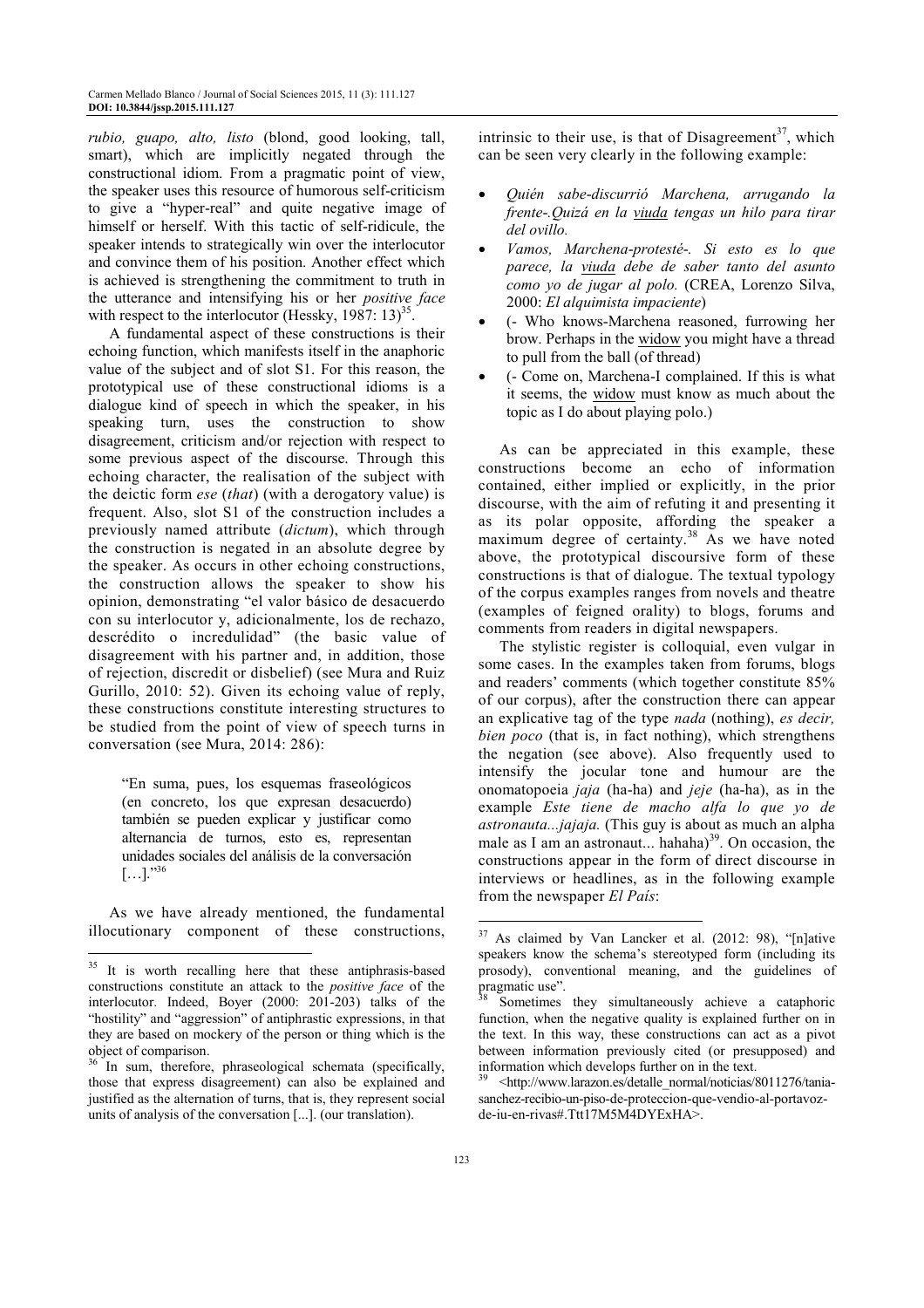*Anasagasti: "La ministra sabe de fútbol lo que yo de toros."*  (Webcorp: http://elpais.com/diario/1998/09/10/deportes/9 05378402\_850215.html) (Anasagasti: "The minister knows about football that which I (do) about bulls.")

# **Conclusion**

This empirical study, based on our own corpus, has confirmed the initial hypothesis on the constructional character of the structures [SUBJ<sub>[anaph]</sub> V<sub>TENER</sub> de S1 *como/lo que yo de* S2] and  $[SUBJ_{[anaph]} V_{[COGN]}$  *de* S1 *como/lo que yo de* S2], under the following characteristics:

- The constructions possess some fixed constituents and some variable ones (free slots), which are realised in discourse through different lexemes
- They possess an intensifying meaning of negative polarity ('absolutely nothing'), derived from their antiphrastic structure, as with the pragmatic meaning disagreement or criticism, associated with their echoing value
- Within their heterogeneity, the lexemes which realise slot S2 in discourse can be semantically systemised
- Tendencies are observed for the lexicalisation of certain nouns in slot S2, which strengthen the thesis that constructional idioms are intermediate structures within a scale of grammar-lexis which with use can reach the lexical pole, thus gaining lexical specificity. It can also happen that constructional idioms move close to the grammatical pole and lose lexical specificity

From a pragmatic point of view, the constructional idioms [SUBJ<sub>[anaph]</sub> V<sub>TENER</sub> de S1 *como/lo que yo de* S2] and [SUBJ<sub>[anaph]</sub> V<sub>[COGN]</sub> *de* S1 *como/lo que yo de* S2] show a clear epistemic modal value through the explicit appearance of *yo* (*I*) speaker in the *comparatum*, which strengthens the truth value of the utterance and the commitment of the speaker to the propositional content. Finally, they show an echoing value in response to a previous proposition. This value is seen in the anaphoric function of the subject of the construction and in the implicit or explicit reference to the prior discourse through slot S1.

#### **Acknowledgement**

This paper is dedicated to the professors Wolfgang Fleischer (Leipzig University) *in memoriam*, Dmitrij Dobrovol'skij (Russian Language Institute, Russian Academy of Sciences) and Gloria Corpas (Málaga University) for their great and innovative work in the field of Phraseology.

#### **Funding Information**

The present research has been financed by the Spanish Ministry of Economy and Competitiveness, grant FFI2013-45769-P (*Combinaciones fraseológicas del alemán de estructura [Prep. + Sust.]: patrones sintagmáticos, descripción lexicográfica y correspondencias en español*).

#### **Ethics**

The author hereby declares that there is not any ethical issue or conflict of interest arising from the present article or the research on which it is based.

#### **References**

- Albelda Marco, M., 2007. La intensificación como categoría pragmática: revisión y propuesta: una aplicación al español coloquial. 1st Edn., Peter Lang, New York, ISBN-10: 363156452X, pp: 242.
- Bosque, I., 1980. Sobre la negación. 1st Edn., Ediciones Catedra, Spain, ISBN-10: 8437602513, pp: 171.
- Bosque, I., 1989. Las categorías gramaticales. Madrid: Síntesis. ISBN-10: 9788477380757.
- Boyer, D., 2000. Les antiphrases lexicalisées en français et en espagnol-essai de typologie comparée et problèmes de traduction. Société des Hispanistes Français.
- Burger, H., 2010. Phraseologie. Eine Einführung anhand des Deutschen. Schmidt, Berlin.
- Černyševa, I.I., 1975/2005. Phraseologie. In: Lexikologie der deutschen Gegenwartssprache, Stepanova, M.D. and I.I. Černyševa, (Eds.), 2nd End., 1986, Akademia, Moskau, ISBN-10: 5-7695-2310-7, pp: 198-261.
- Corpas Pastor, G., 2013. Detección, descripción y contraste de las unidades fraseológicas mediante tecnologías lingüísticas. In: Fraseopragmática, Olza, I. and E. Manero, (Eds.), Frank and Timme, Berlin, ISBN: 10- 978-3-86596-448-9, pp: 335-373.
- Corpas Pastor, G., 2014. El fraseólogo internauta: cómo pasarlo pipa en la red. In: Fraseología y paremiología: enfoques y aplicaciones, Durante, V., (Eds.), Instituto Cervantes, Madrid, ISBN-10: 978-84-697-0320-5, pp: 133-152.
- De Knop, S. and F. Mollica, 2013. Die Konstruktionsgrammatik für die Beschreibung romanischer Sprachen. In: Konstruktionsgrammatik in den romanischen Sprachen, De Knop, S., F. Mollica and J. Kuhn (Eds.), Peter Lang, ISBN-10: 3631622694, pp: 9-23.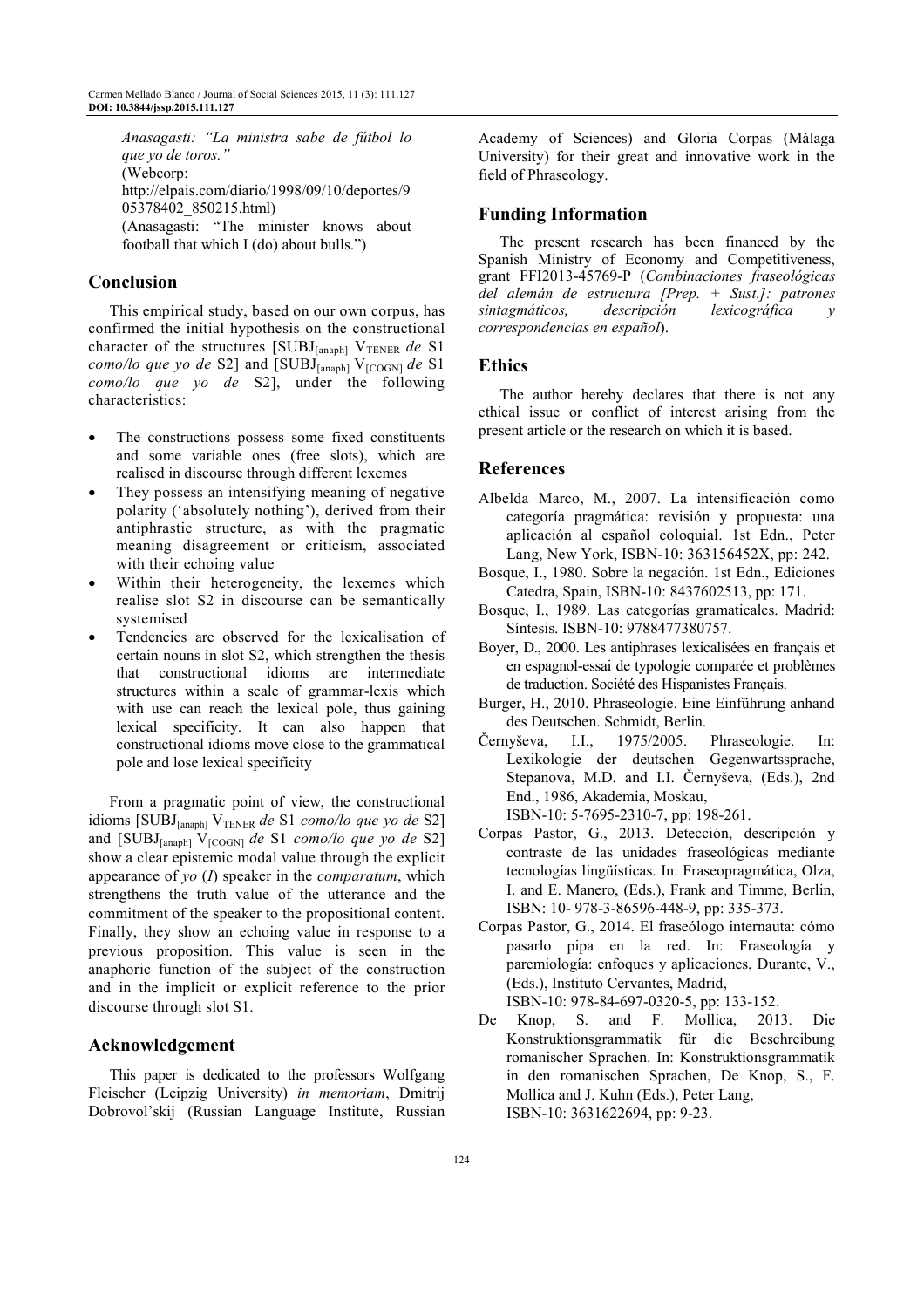- Deppermann, A., 2006. Construction Grammar-eine Grammatik für die Interaktion?. In: Grammatik und Interaktion, Deppermann, A. (Eds.,), Verlag für Gesprächsforschung, Radolfzell, pp: 43-66.
- Dobrovolskij, D. and E. Piirainen, 2009. Zur Theorie der Phraseologie: Kognitive und kulturelle Aspekte. 1st Edn., Stauffenburg Verlag, German, ISBN-10: 3860571796,
- Dobrovolʹskij, D.O., 1988. Phraseologie als Objekt der Universalienlinguistik. 1st Edn., Verlag Enzyklopädie, Leipzig, ISBN-10: 3324002990, pp: 264
- Dobrovol'skij, D., 2011. Phraseologie und Konstruktionsgrammatik. In: Konstruktionsgrammatik III. Aktuelle Fragen und Lösungsansätze, Lasch, A. and A. Ziem (Eds.), Stauffenburg, Tübingen, ISBN-10: 3860571966, pp: 111-130.
- Dobrovol'skij, D., 2012. Phrasem-Konstruktionen in Parallelcorpora. In: Idiome, Konstruktionen, 'verblümte rede', Prinz. M and U. Richter-Vapaatalo, (Eds.), Hirzel, Stuttgart, ISBN-10: 3777621447, pp: 302-316..
- Donalies, E., 2009. Basiswissen Deutsche Phraseologie. 1st Edn., UTB GmbH, Tübingen, ISBN-10: 3825231933, pp: 126.
- Eckert, R., 1979. Aspekte der konfrontativen Phraseologie. Linguistische Studien, Reihe A, Arbeitsberichte, 57: 74-80.
- Feilke, H., 1994. Common sense-Kompetenz: Überlegungen zu einer Theorie des "sympathischen" und "natürlichen" Meinens und Verstehens. 1st Edn., Suhrkamp, Frankfurt am Main Suhrkamp, ISBN-10: 3518581708, pp: 422.
- Feilke, H., 1996. Sprache als soziale Gestalt: Ausdruck, Prägung und die Ordnung der sprachlichen Typik. 1st Edn., Suhrkamp, Frankfurt am Main, ISBN-10: 3518582356, pp: 363.
- Fillmore, C.J., P. Kay and M. C. O'Connor. 1988 Regularity and idiomaticity in grammatical constructions: The case of let alone. Lang., 64: 501-538.
- Finkbeiner, R., 2008. Idiomatische Sätze im Deutschen: syntaktische, semantische und pragmatische Studien und Untersuchung ihrer Produktivität. 1st Edn., Acta Universitatis Stockholmiensis, Stockholm, ISBN-10: 9185445959, pp: 294.
- Fischer, K., 2006. Konstruktionsgrammatik und Interaktion. In: Konstruktionsgrammatik I: Von der Anwendung zur Theorie, Fischer, K. and A. Stefanowitsch (Eds.), Stauffenburg, Tübingen, ISBN-10: 3860577883, pp: 129-146.
- Fleischer, W., 1997. Phraseologie der deutschen Gegenwartssprache. 2nd Edn., Niemeyer, Tübingen Niemeyer, ISBN-10: 3484730323, pp: 299
- García-Page Sánchez, M., 1998. Expresiones fijas de polaridad negativa. LEA: Lingüística Española Actual, 20: 55-78.
- García-Page Sánchez, M., 2007. Esquemas sintácticos de formación de locuciones adverbiales. Moenia: Revista lucense de lingüistica and literatura, 13: 121-144.
- García-Page Sánchez, M., 2008a. Introducción a la fraseología española: estudio de las locuciones. 1st Edn., Anthropos, Rubí, ISBN-10: 8476588674, pp: 527.
- García-Page Sánchez, M., 2008b. La comparativa de intensidad: la función del estereotipo**.** Verba, 35:
- 143-178. Glovňa, J., 1992. Ironische phraseologische Vergleiche. In: Die Phraseologie als Intensivierungsfaktor der Kommunikation, Krošláková, E., (Eds.), Pedagogická fakulta, Nitra, ISBN-10: 39082590, pp: 51-56.
- Goldberg, A.E., 1995. Constructions: A construction grammar approach to argument structure. 1st Edn., University of Chicago Press, Chicago, ISBN-10: 0226300862, pp: 265.
- Goldberg, A.E., 2006. Constructions at Work: The Nature of Generalization in Language. 1st Edn., Oxford University Press, Oxford, ISBN-10: 0199268517, pp: 280.
- González Rey, M. I., 2000. La presencia de la comparación en la construcción de expresiones idiomáticas del español y del francés. Cahiers du P.R.O.H.E.M.I.O., 3: 213-228.
- Häusermann, J., 1977. Phraseologie. Hauptprobleme der deutschen Phraseologie auf der Basis sowjetischer Forschungsergebnisse. 1st Edn., M. Niemeyer, Tübingen, ISBN-10: 3112177231, pp: 134.
- Hessky, R., 1987. Objektives und Subjektives im phraseologischen Vergleich. Zur Struktur und Semantik phraseologischer Vergleiche. Germanistisches Jahrbuch DDR-UVR, VI. Jahrgang: 193-204.
- Hummel, M., 2012. Polifuncionalidad, polisemia y estrategia retórica: Los signos discursivos con base atributiva entre oralidad y escritura. 1st End., de Gruyter, Berlin, ISBN-10: 3110281244, pp: 446.
- Hundt, C., 2005. Komparative Phraseologismen im Sprachvergleich Portugiesisch-Deutsch. In: Beiträge zum romanisch-deutschen und innerromanischen Sprachvergleich, Schmitt, C. and B. Wotjak, (Eds.), Romanistischer Verlag, Bonn, ISBN-10: 3861431637, pp: 127-145.
- Kay, P. and C.J. Fillmore, 1999. Grammatical constructions and linguistic generalizations: The What's X doing Y? construction. Language, 75: 1-33.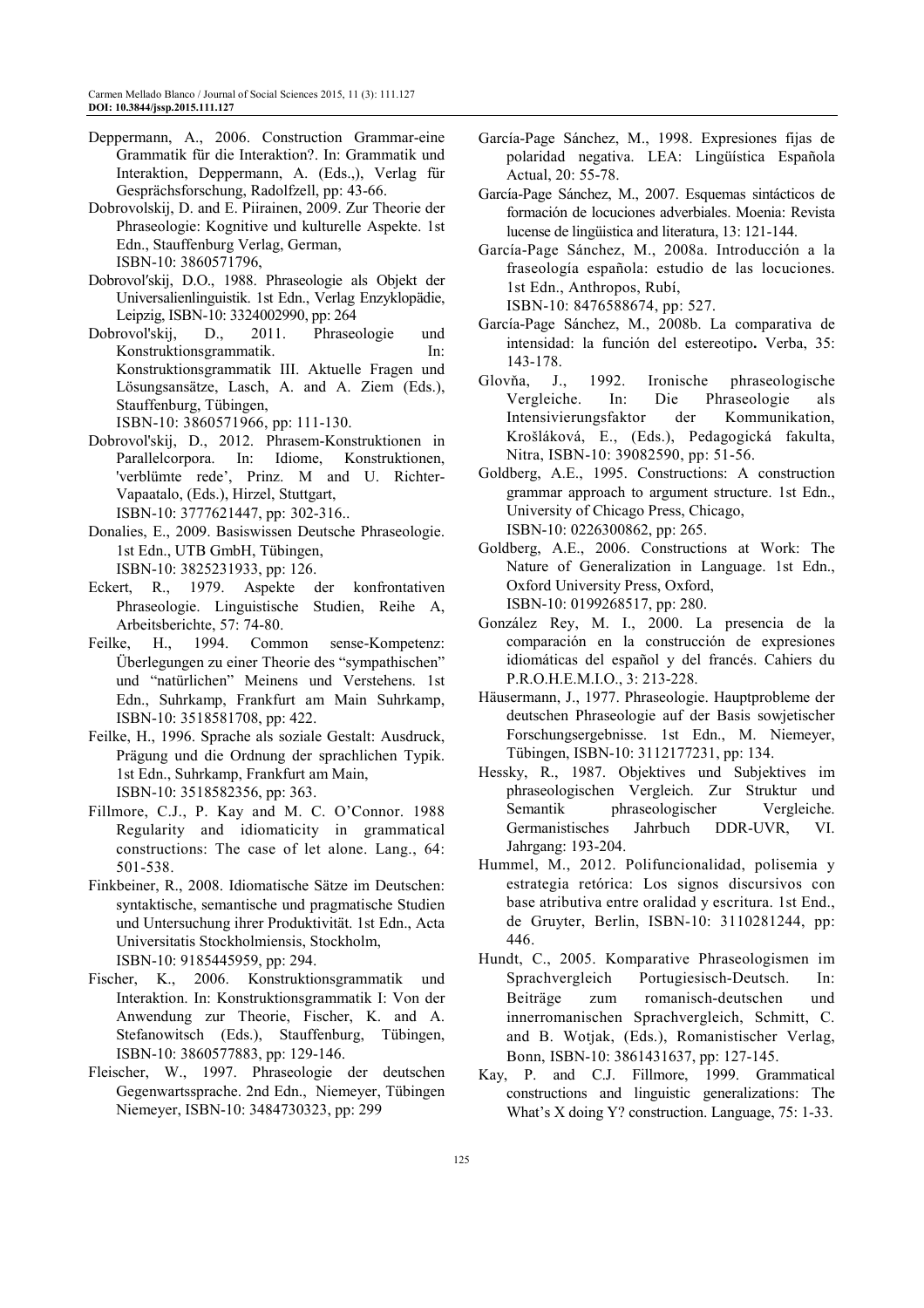- Kleinberger Günther, U., 2006. Phraseologie und Sprichwörter in der digitalen Öffentlichkeit-am Beispiel von Chats. In: Phraseology in Motion I. Methoden und Kritik, Häcki Buhofer, A. and H. Burger, (Eds.), Schneider Verlag Hohengehren, Baltmannsweiler, ISBN-10: 3834001007, pp: 229-243.
- Koch, P. And W. Österreicher, 1985. Sprache der Nähe Sprache der Distanz. Mündlichkeit und Schriftlichkeit im Spannungsfeld von Sprachtheorie und Sprachgeschichte. Romanistisches Jahrbuch, 36/85: 15-43.
- Konecny, C., 2010. Lexikalische Kollokationen und der Beitrag der Internet-Suchmaschine Google zu ihrer Erschließung und Beschreibung. In: Korpora, Web und Datenbanken. Corpora, Web and Databases: Computergestützte Methoden in der modernen Phraseologie und Lexikographie. Computer-Based Methods in Modern Phraseology and Lexicography, Ptashnyk, S., E. Hallsteinsdóttir and N. Bubenhofer, (Eds.), Schneider Verlag Gmbh,

ISBN-10: 3834007331, pp: 77-94.

- Lausberg, H., 1984. Manual de retórica literaria: Fundamentos de una ciencia de la literatura. 1st Edn., Gredos, Madrid. ISBN-10: 8424911466.
- Lázaro Carreter, F., 1971. Diccionario de términos filológicos. 3rd Edn., Gredos, Madrid, pp: 443.
- Durán, J.D.D.L. and A.P. Bertrán, 2005. Las comparaciones proverbiales en inglés. Una aproximación tipológica y traductológica. In: La creatividad en el lenguaje: colocaciones idiomáticas y fraseología, Durán, J.D.D.L. and A.P. Bertrán, (Eds.), Granada Lingvistica, Granada, ISBN-10: 847933312X, pp: 381-397.
- Martínez García, H., 2005. Estructura y cuantificación partitiva. Archivum: Revista de la Facultad de Filología, 57: 169-195
- Mellado Blanco, C., 2009. Intensivierung durch Vergleich im Deutschen und Spanischen: Eine Strukturen- und Bedeutungsanalyse. In: Phraseologie disziplinar und interdisziplinär, Földes, C. (Eds.), Narr, Tübingen, ISBN-10: 3823365347, pp: 465-476.
- Mellado Blanco, C., 2012, Las comparaciones fijas en alemán y español: algunos apuntes contrastivos en torno a la imagen. 1st Edn., Linred: Lingüística en Red, 10: 1-32.
- Mellado Blanco, C., 2013. Tipología de la motivación fraseológica en un corpus onomasiológico alemánespañol. In: Fraseología, Opacidad y Traducción, Mogorrón Huerta, P., D. Gallego Hernández, P. Masseau and M. Tolosa Igualada, (Eds.), Peter Lang, Berlin, ISBN-10: 978-3-631-62572-9, pp: 39-65.
- Mellado Blanco, C., 2015a. El valor de "construcción" de los somatismos reflexivos de daño físico en alemán y la búsqueda de equivalencias en español. In: Certas Palavras não Leva o Vento, Selma-Monteiro-Plantin, R. (Ed.), Parole, Fortaleza, ISBN-10: 978-67247-02-1, pp: 85-108.
- Mellado Blanco, C., 2015b. Phrasem-Konstruktionen und lexikalische Idiom-Varianten: der Fall der komparativen Phraseme des Deutschen. In: Argumentstruktur − Valenz − Konstruktionen, Engelberg, S., M. Meliss, K. Proost and E. Winkler (Eds.), Narr,Tübingen. ISBN-10: 978-3-8233-6960-8.
- Millán, J.A., 2002. El mundo entero le saldrá al encuentro. Las comparaciones en sus repertorios. In: Language dictionaries. Studies offered to Manuel Seco, Miranda, P.A.D. and J.P. Polo, ISBN-10: 84-7635-537-8, pp. 183-197.
- Montoro del Arco, E.T., 2008. El concepto de locución con casillas vacías. In: Colocaciones y fraseología en los diccionarios, Mellado Blanco, C. (Eds.), Peter Lang, Frankfurt am Main, ISBN-10: 3631574215, pp: 131-146.
- Moreira Flores, C.M., 2004. Zum Ausdruck des höchsten Grades im Deutschen und im Portugiesischen.
- Mura, G.A., 2014. Español coloquial y fraseología: los esquemas fraseológicos como unidades de la conversación. Estudios de Lingüística del Español, 35: 297-287.
- Mura, A. and L. Ruiz Gurillo. 2010. De la construcción a la fórmula: estudio contrastivo de un esquema fraseológico en español e italiano. Cuadernos de Filología Italiana, 17: 47-64.
- Mura, G.A., 2012. La fraseología del desacuerdo: Los esquemas fraseológicos en español y en italiano. Universidad Complutense de Madrid.
- Olza Moreno, I., 2011. ¡Qué fraseología ni qué narices! Fraseologismos somáticos del español y expresión del rechazo metapragmático". In: Paremiología y herencia cultural, Pamies Bertrán, A., J. Luque Durán and P. Fernández Martín (Eds.), Granada Lingvistica, Granada,

ISBN-10: 8492782579, pp: 181-191.

- Ortega Ojeda, G., 1990. Comparaciones estereotipadas y superlatividad. In: Congreso de la Sociedad Española de Lingüística, Álvarez Martínez, M.A. (Eds.), Gredos, Madrid, ISBN-10: 8424914376, pp: 729-737.
- Pamies Bertrán, A. 2005. Comparación estereotipada y colocación en español y francés. In: La creatividad en el lenguaje: colocaciones idiomáticas y fraseoligía, Luque Durán, J.D.D. and A. Pamies Bertrán (Eds.), Granada Lingvistica, Granada, ISBN-10: 847933312X, pp: 469-484.